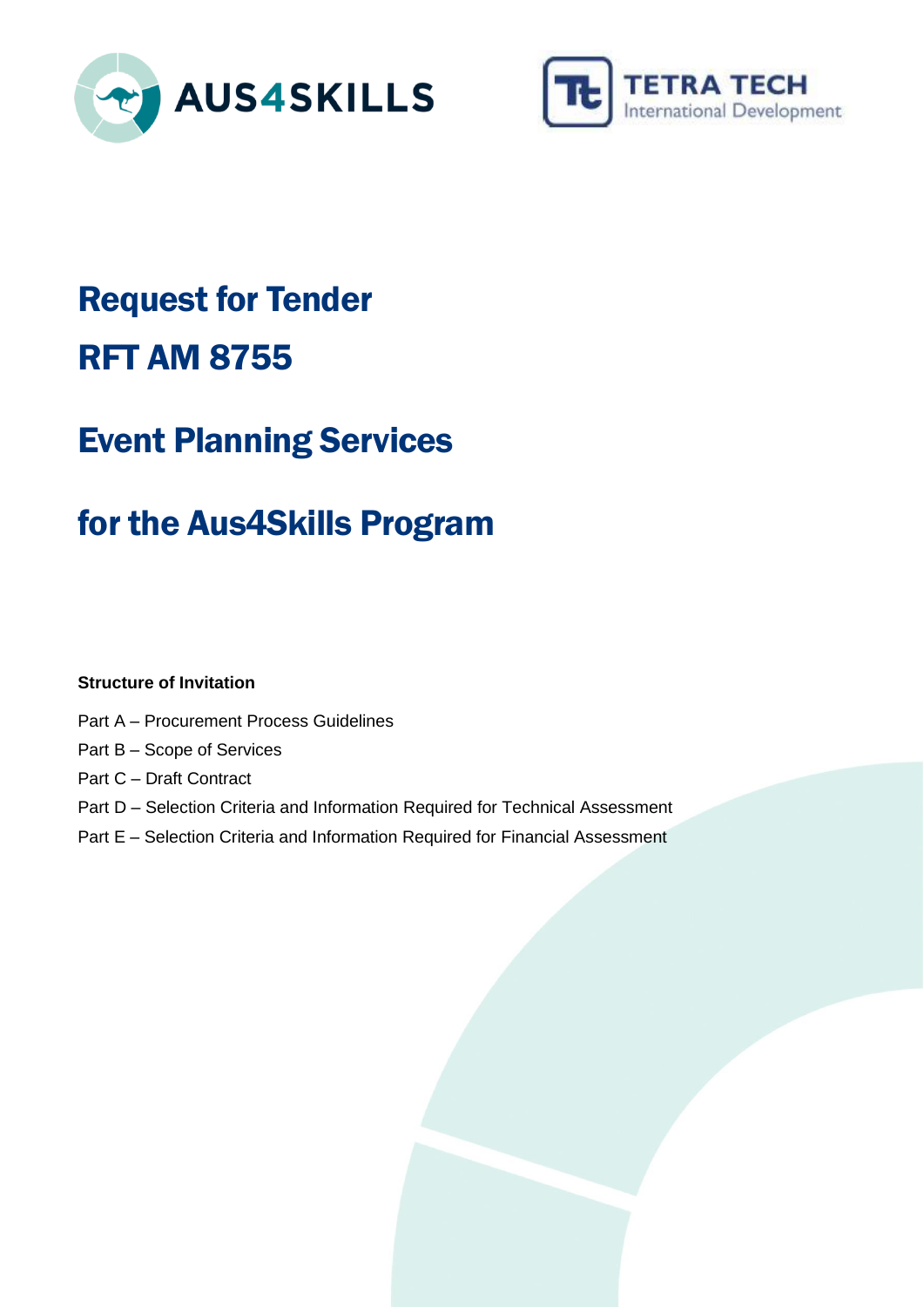# RFT AM 8755

# Part A

# Procurement Process Guideline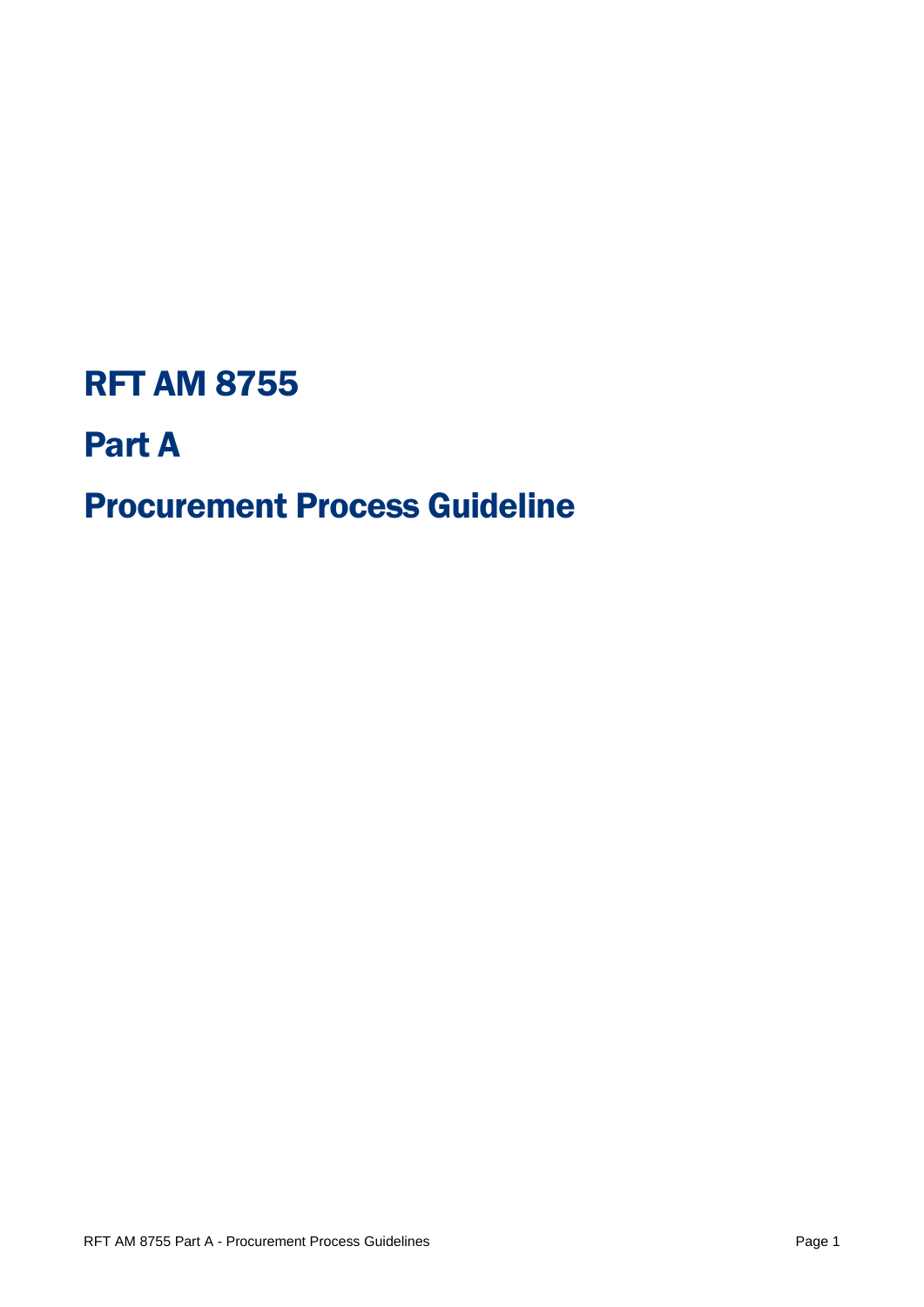### Invitation to Tender

| You are invited to submit a  | Event Planning Services for the Aus4Skills Program |  |
|------------------------------|----------------------------------------------------|--|
| tender for the provision of: |                                                    |  |

#### Principal

#### **Tetra Tech International Development Pty Ltd**

ABN 63 007 889 081 World Park 33 Richmond Road Keswick SA 5035

#### Tetra Tech International Development's Requirements

Tetra Tech International Development Pty Ltd (Tetra Tech International Development) as the managing contractor of the Aus4Skills Program on behalf of the Australian Department of Foreign Affairs and Trade in Vietnam, is seeking tenders from service providers in Vietnam to support Aus4Skills in organising professional and high-profile events, as further described in this Request for Tender (RFT), Part B, Scope of Services.

To tender to deliver this service the lead business must be based in Vietnam and be duly licensed by the Vietnamese Government for relevant businesses. This will be a sole provider contract in Vietnam.

The term of the contract will be twelve months from July 2022 to June 2023, with the possibility of extension.

#### Important Dates

| <b>Lodgement and Query Dates</b>                                     |                                  |  |
|----------------------------------------------------------------------|----------------------------------|--|
| <b>Invitation Issue Date</b>                                         | 23 June 2022                     |  |
| <b>Closing Date for registration of</b><br>intent to submit a tender | 6 July 2022                      |  |
| <b>Last Queries Date</b>                                             | 14 July, 5:00 pm Hanoi time      |  |
| <b>Closing Date and Time</b>                                         | 20 July 2022, 5:00 pm Hanoi time |  |
| <b>Indicative Timetable</b>                                          |                                  |  |
| <b>Completion of evaluation</b>                                      | 27 July 2022                     |  |
| Notification to successful and<br>unsuccessful Supplier(s)           | 27 July 2022                     |  |
| <b>Contract commencement</b>                                         | August 2022                      |  |

#### Offers and Lodgement

| <b>Alternative Offers</b>    | Alternative Offers may be<br>submitted | $\boxtimes$ No                         |
|------------------------------|----------------------------------------|----------------------------------------|
| <b>Form of Lodgement</b>     | Email to:                              | procurement@australiaawardsvietnam.org |
| <b>Offer Validity Period</b> |                                        | 90 days from the Closing Date and Time |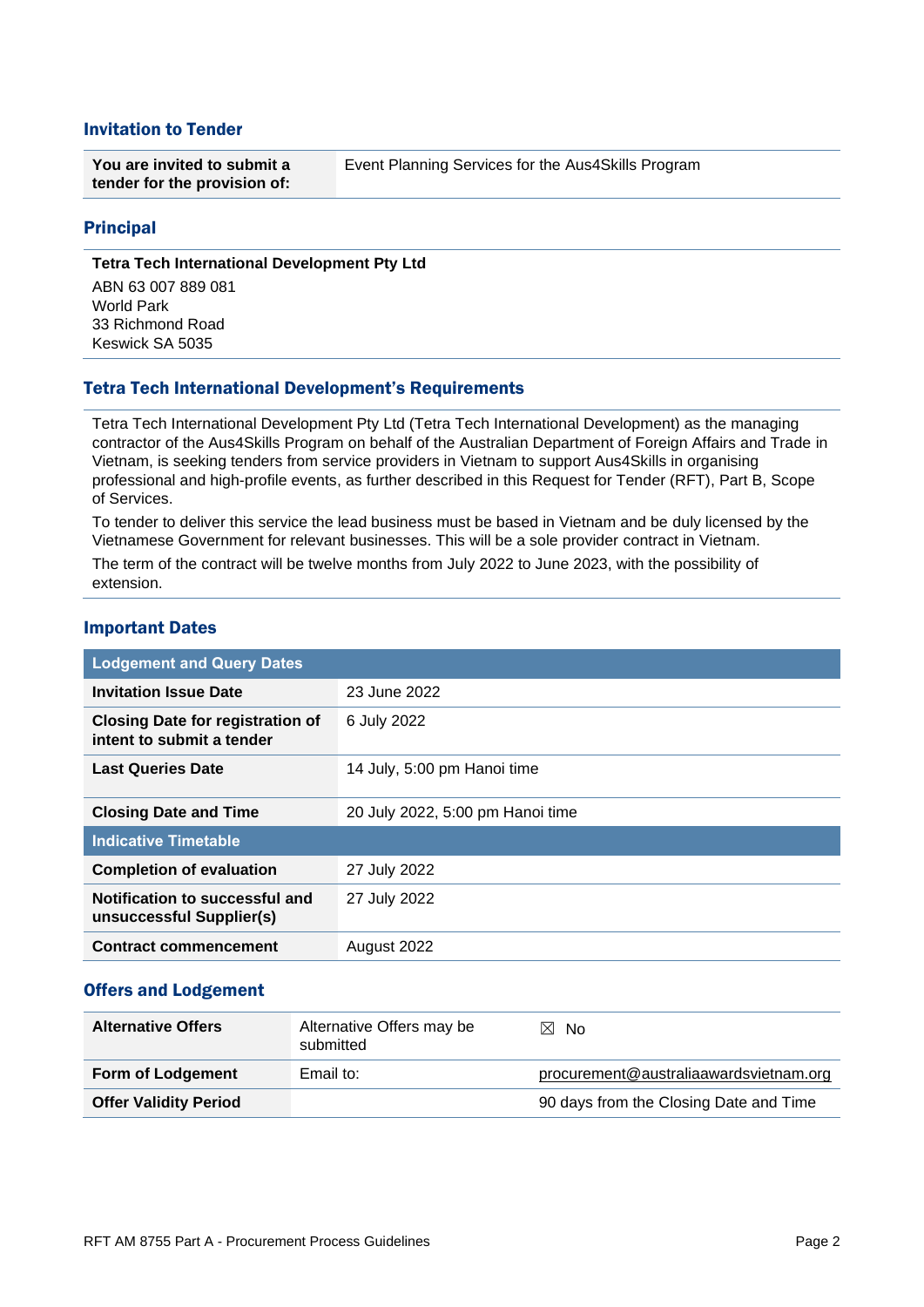# Contact Person

| <b>Name</b>     | Andrea Wilson                               |
|-----------------|---------------------------------------------|
| <b>Position</b> | Contracts and Services Director, Aus4Skills |
| Email           | procurement@australiaawardsvietnam.org      |

# Evaluation Criteria

Tenderers will be evaluated on the following criteria as further described in Parts D and E:

- A. Prior Performance and Experience
- B. Core Personnel
- C. Price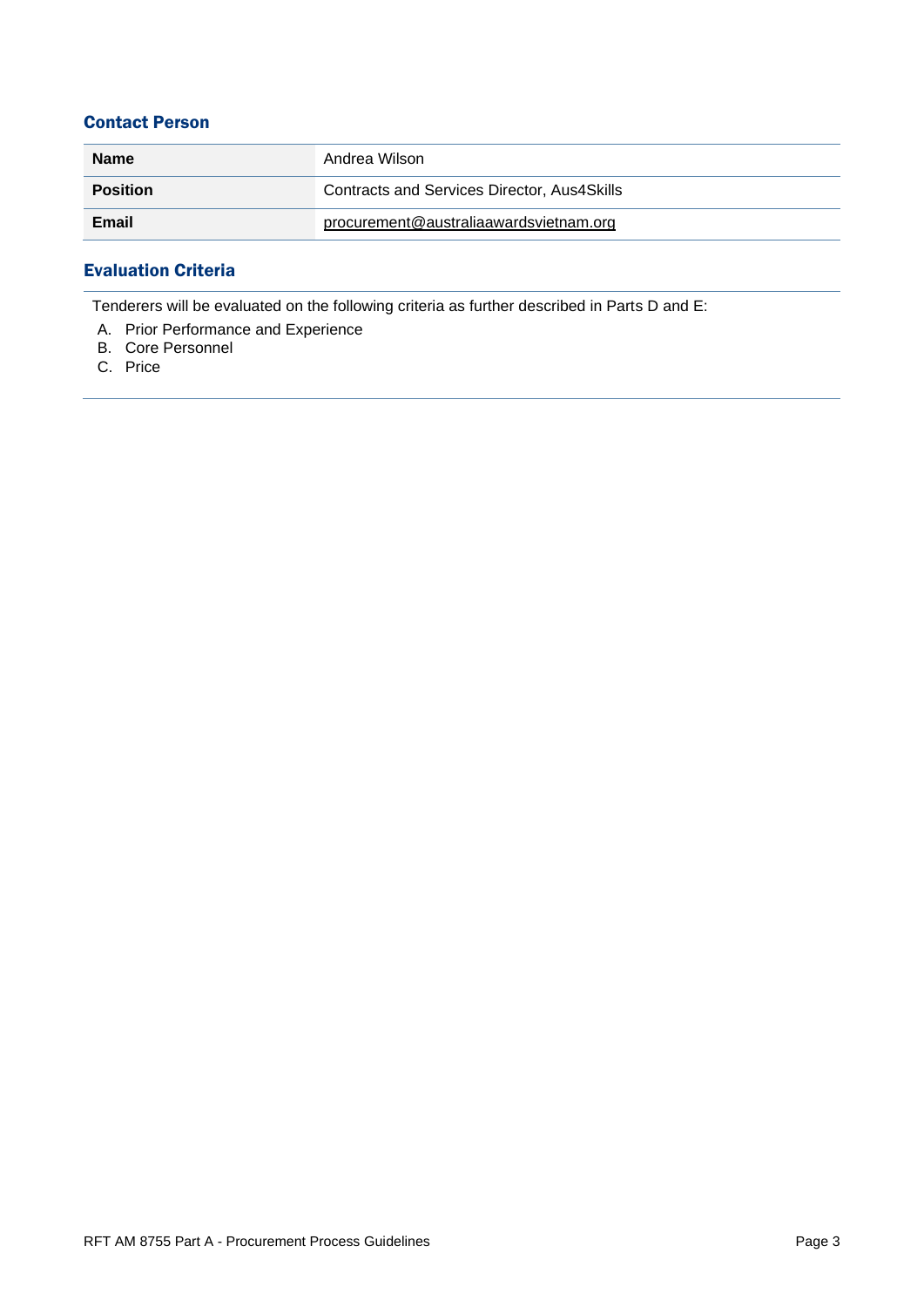## 1 Invitation

#### **1.1 Tetra Tech International Development's Requirements**

Tetra Tech International Development invites the Tenderer to make an Offer in accordance with this Invitation for the provision of Event Planning Services.

#### **1.2 Additions and Amendments**

Tetra Tech International Development may amend or add to the information in this Invitation or the Specifications at any time before the Closing Date and Time and may extend the Closing Date and Time to enable the Tenderer to amend their Offer.

#### **1.3 Accuracy of Invitation**

Tetra Tech International Development makes no promise or representation that any factual information supplied in or in connection with this Procurement Process or Invitation is accurate.

Information is provided in good faith and Tetra Tech International Development will not be liable for any omission from this Invitation.

#### **1.4 The Use of Invitation**

Without the express prior written consent of Tetra Tech International Development, the Tenderer must not reproduce, re-advertise and/or in any way use the contents of this Invitation either in whole or in part, other than for the purpose of preparing and lodging an Offer.

#### **1.5 Procurement Process does not create a Contract**

The Tenderer's participation in this Procurement Process, (including the preparation and lodgement of the Offer), is at the Tenderer's sole risk.

Nothing in this Invitation, the Procurement Process, or the Tenderer's Offer must be construed as creating any binding contract or other legal relationship (express or implied) between the Tenderer and Tetra Tech International Development.

#### 2 Structure of Invitation

This Invitation consists of four parts:

#### **Part A Procurement Process Guidelines**

Part A contains general information about the Procurement Process and how the Tenderer can make an Offer.

#### **Part B Scope of Services**

Part B sets out Tetra Tech International Development's Requirements in detail.

#### **Part C Draft Contract**

Part C contains the proposed terms of the contract that may be entered into between the Tenderer and Tetra Tech International Development if the Tenderer's Offer is successful.

#### **Part D – Selection Criteria and Information Required for Technical Assessment**

Part D contains the selection criteria and information required for the Technical Assessment. Each of the criteria identified must be addressed in the Tenderer's Technical Proposal.

#### **Part E – Selection Criteria and Information Required for Financial Assessment**

Part E contains the selection criteria and information required for the Financial Assessment. The criteria identified must be addressed in the Tenderer's Financial Proposal.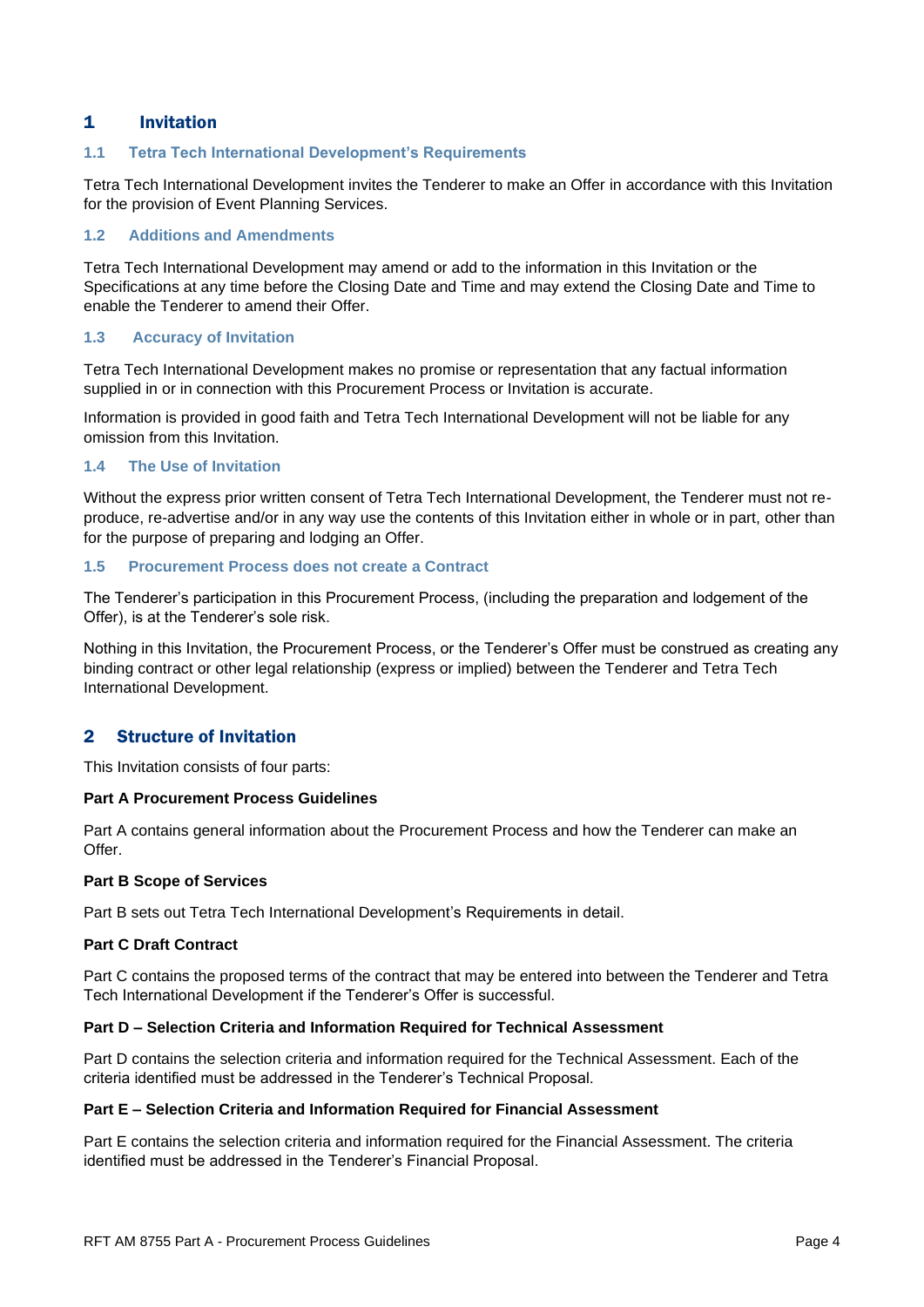# 3 Communication

#### **3.1 Contact Person**

The Tenderer may only communicate with the Contact Person (listed on the front page of this document) about this Invitation, and that contact must be in writing.

#### **3.2 Requests for Clarification**

Up to and including the Last Queries Date, the Tenderer may submit a query or request for further information in writing to the Contact Person.

Tetra Tech International Development does not guarantee that it will respond to any query, particularly queries received after the Last Queries Date.

Tetra Tech International Development reserves the right in its' discretion to inform all other Tenderers of any question or matter any Tenderer may raise and the response given (but may choose not to do so).

Tetra Tech International Development is not obliged to consider any clarification from any Tenderer that it considers to be unsolicited or otherwise impermissible.

#### 4 The Tender Offer

#### **4.1 Format of Offer**

The Offer must be completed using the templates provided. The Offer must:

- a) be in English
- b) be endorsed by an appropriately authorised officer with any alterations or prices clearly and legibly stated and any alterations initialled
- c) quote prices in Vietnamese dong that are tax exclusive and, in relation to tax, must state where the tax is applicable and show that amount separately
- d) stipulate fixed prices (unless otherwise specifically required or indicated)
- e) be concise and only provide what is sufficient to present a complete and effective response.

Tetra Tech International Development may disregard any content in an Offer that is illegible.

#### **4.2 Conforming Offer**

The Tenderer must submit a Conforming Offer to be considered.

A Conforming Offer means an Offer by the Supplier that includes all requested information, is received by the Closing Date and Time, is open for the minimum validity period and satisfies all Mandatory Criteria

#### **4.3 Alternative Offers**

The Tenderer may also submit an additional Alternative Offer if this option is specified in the Reference Schedule.

Where the Tenderer proposes an Alternative Offer, the Tenderer must:

- a) first submit a Conforming Offer
- b) identify, in detail, the proposed alternative approach or solution
- c) specify how the Alternative Offer differs from the Conforming Offer (including the effect(s) on any pricing)
- d) state the reasons for each instance of change
- e) clearly demonstrate how the Alternative Offer is beneficial to Tetra Tech International Development.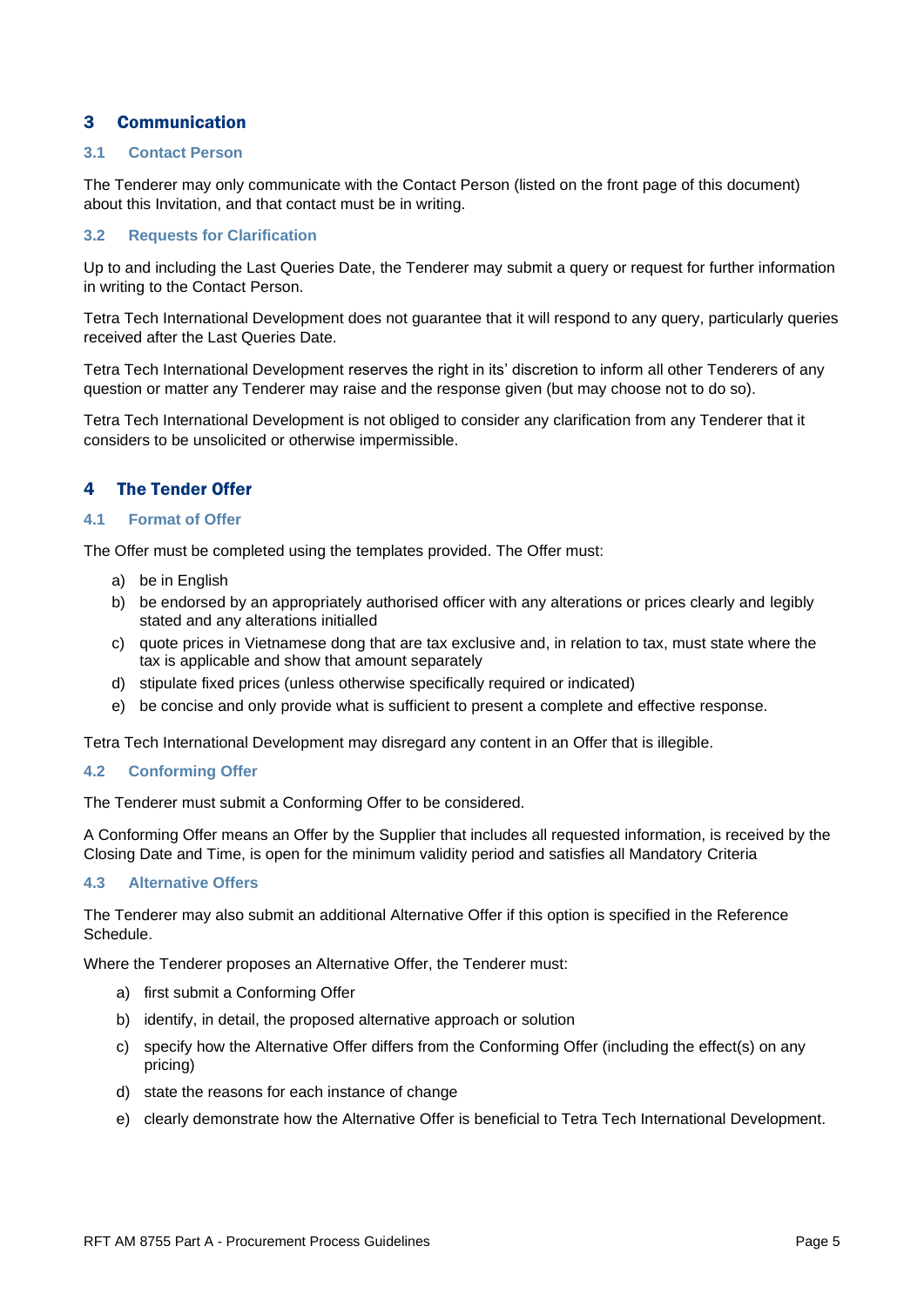#### **4.4 Cost of Preparing the Offer**

The Tenderer is solely responsible for the cost of preparing and submitting the Offer(s) and all other costs arising from the Tenderer's participation in the Procurement Process.

# 5 Lodging an Offer

The Closing Date and Time for lodging the Offer(s) is nominated in the Reference Schedule. Tetra Tech International Development may extend the Closing Date and Time in its absolute discretion.

#### **5.1 Email**

If the Tenderer is lodging an Offer via email, the Tenderer must satisfy the requirements for email lodgement specified in the Reference Schedule.

The Tenderer must virus check any Offer (including all constituent files and/or documents) before lodging via email.

The Tenderer is encouraged to lodge the Offer at least two hours before the Closing Date and Time.

Where an Offer is lodged via email, each lodgement will be regarded as full and complete. If the Tenderer needs to modify a single document or a group of documents, the Tenderer will need to submit all documents again.

Offer(s) lodged via email cannot exceed 10MB.

#### **5.2 Late Offers**

If an Offer is lodged after the Closing Date and Time, it may be ineligible for consideration unless:

- a) Tetra Tech International Development determines in its sole discretion that Tetra Tech International Development has caused or contributed to the failure to lodge by the Closing Date and Time; or
- b) Tetra Tech International Development decides that exceptional circumstances exist which warrant consideration of the late Offer and that acceptance of the late Offer does not compromise the integrity of the Procurement Process.
- c) Tetra Tech International Development in its sole and absolute discretion reserves the right to take into account a late tender.

#### **5.3 Validity**

By lodging an Offer the Tenderer agrees that the Offer will remain open for acceptance by Tetra Tech International Development for the validity period specified in the Reference Schedule.

#### **5.4 Tetra Tech International Development's Use of The Tenderer's Offer Materials**

Upon lodgement, all of the Tenderer's Offer Materials will become the property of Tetra Tech International Development.

Intellectual Property owned by the Tenderer or any third parties forming part of the Offer Materials will not pass to Tetra Tech International Development with the physical property comprising the Offer Materials. However, the Tenderer acknowledges and agrees that the Tenderer has the authority to grant to Tetra Tech International Development an irrevocable, royalty free licence to use, reproduce and circulate any copyright material contained in the Offer to the extent necessary to conduct the Evaluation and in the preparation of any resultant contract.

### 6 Consortia and Sub-Contracting

#### **6.1 Consortia**

If the Tenderer is a member of a consortium then the Offer must stipulate which part(s) of Tetra Tech International Development's Requirements that each entity comprising the consortium would provide and how the entities would relate with each other to ensure full provision of Tetra Tech International Development's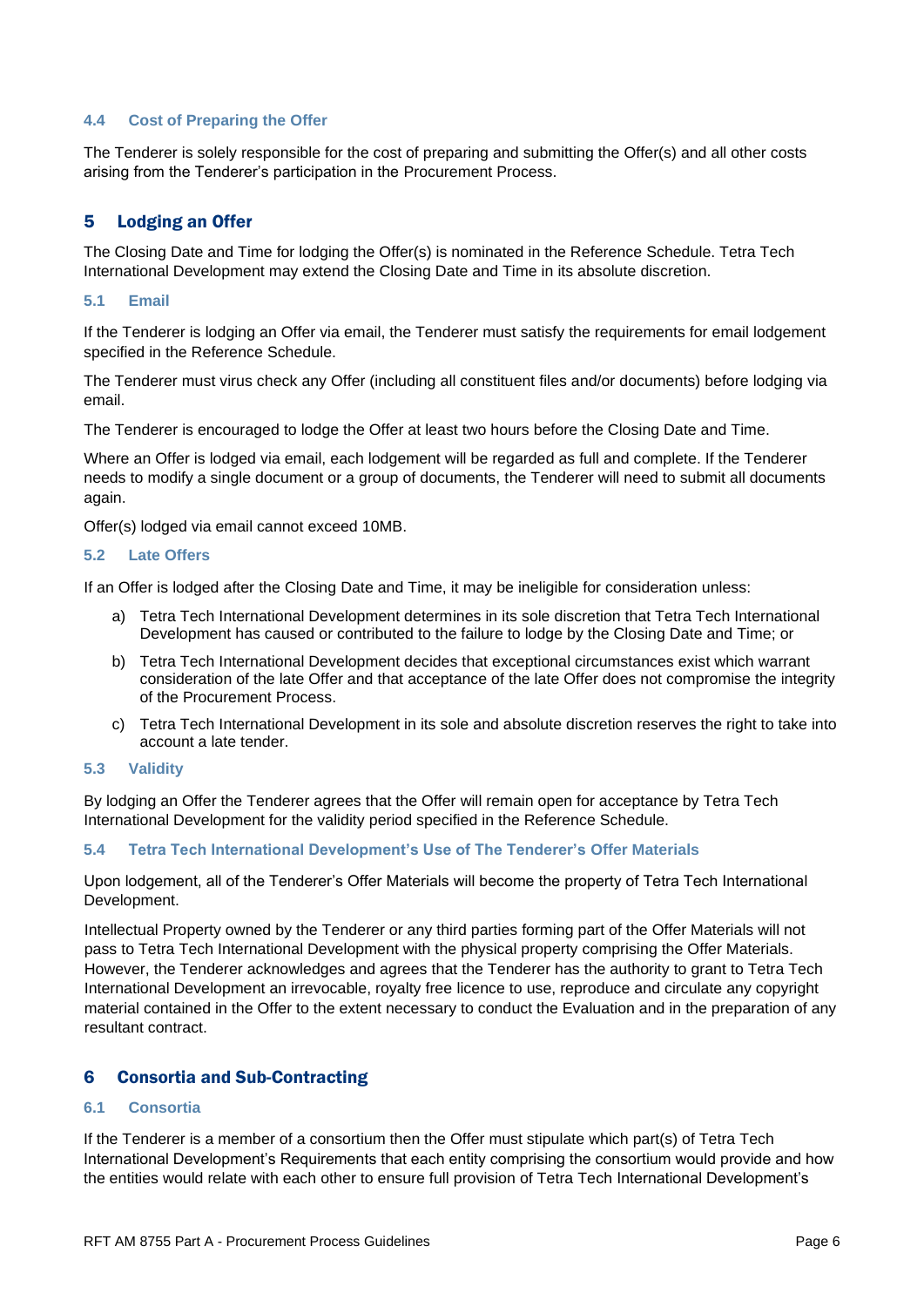Requirements. All consortium members that are not natural persons are to provide details relating to their legal nature and any relevant corporate structure.

Tetra Tech International Development will treat the Tenderer as the preferred contact person for any consortium Offer.

#### **6.2 Sub-contracting**

If the Offer relies on a sub-contracting arrangement, then the Tenderer must stipulate in the Offer the tasks that the proposed sub-contractor(s) would undertake. The Tenderer will remain legally responsible for meeting Tetra Tech International Development Requirements.

#### 7 Procurement Process Conduct

#### **7.1 The Tenderer's Conduct**

The Tenderer must:

- a) ensure all communications are undertaken via the Contact Person
- b) declare any actual or potential conflict of interest
- c) not employ or engage the services of any person who has a duty to Tetra Tech International Development as an adviser, consultant or employee (or former adviser, consultant or employee) who has been substantially involved in the design, preparation, appraisal, review and/or daily management of this activity
- d) not offer any incentive to, or otherwise attempt to influence, any employee of Tetra Tech International Development or any member of an evaluation team at any time
- e) not engage in any collusive or anti-competitive conduct with any Supplier
- f) comply with all laws in force in Vietnam applicable to this Procurement Process
- g) disclose whether the Tenderer is acting as agent, nominee or jointly with another person(s) and disclose the identity of the other person(s)
- h) not issue any news releases or responses to media enquiries and questions regarding this Procurement Process or this Invitation without Tetra Tech International Development's written approval.
- i) The Tenderer must not be named as not complying with the Workplace Gender Equality Act 2012 (Cth);
- j) The Tenderer must not be listed on the World Bank List or any similar List maintained by a development donor or is the subject of an informal investigation or temporary suspension which could lead the Tenderer becoming so listed;
- k) The Tenderer must not be subject to an adverse Court or Tribunal decision (not including decisions under appeal) for a breach of any workplace relations law, work health and safety law, or workers' compensation law, or if the Tenderer is subject, that the Tenderer has fully complied, or is fully complying with the Court or Tribunal order; and
- l) The Tenderer agrees to contract as a single legal entity.

If the Tenderer acts contrary to the expectations outlined above, Tetra Tech International Development reserves the right (regardless of any subsequent dealings) to exclude the Tenderer's Offer from further consideration.

#### **7.2 Tetra Tech International Development's Conduct**

Tetra Tech International Development will:

- a) preserve the confidentiality of any information marked as confidential (subject to conditions concerning confidentiality)
- b) give Suppliers the opportunity to compete fairly.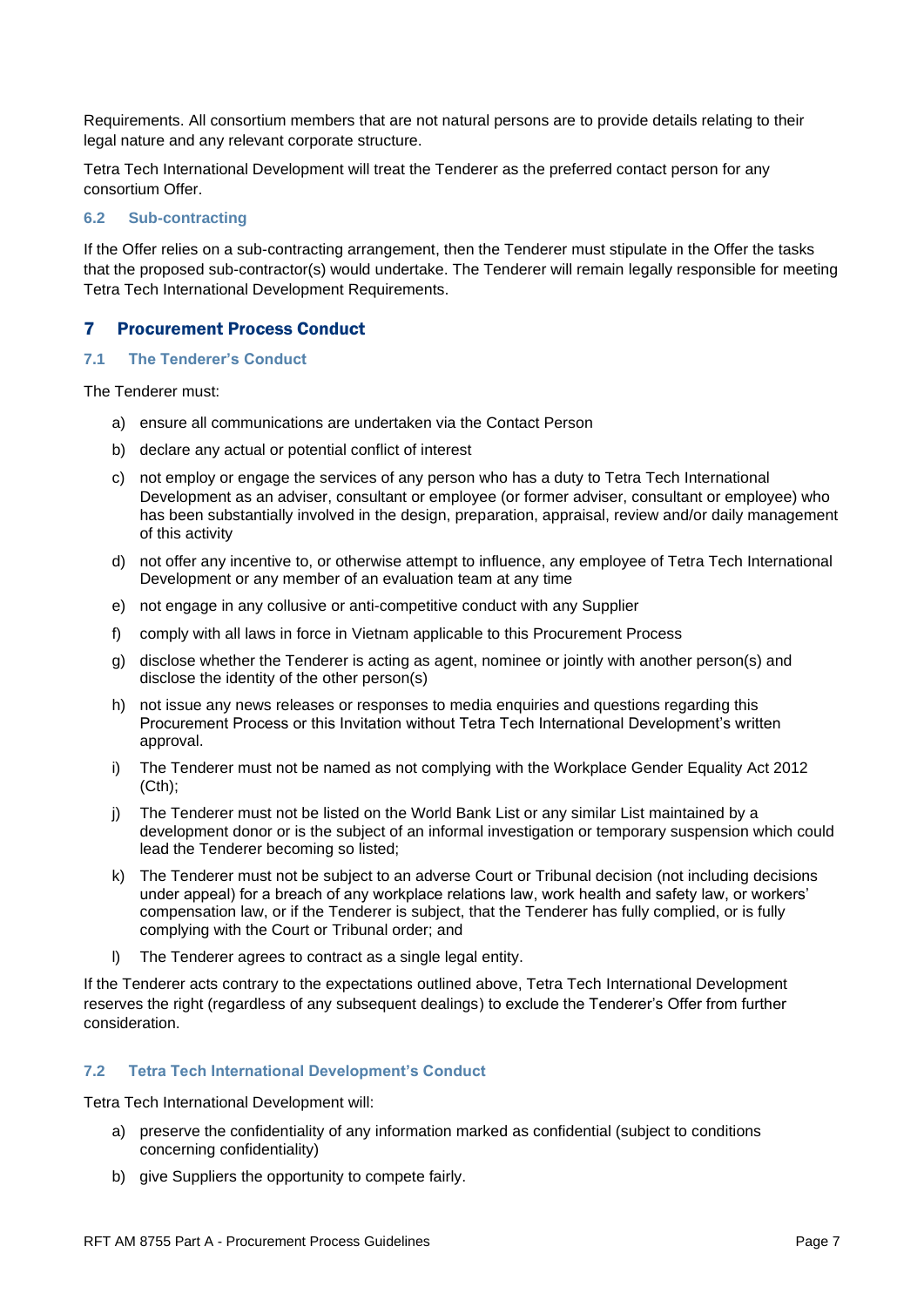#### **7.3 Confidentiality**

The Tenderer must identify any aspect of the Offer that the Tenderer considers should be kept confidential including reasons. Tetra Tech International Development is not obliged to treat information as confidential and in the absence of any agreement to do so, the Tenderer acknowledges that Tetra Tech International Development has the right to publicly disclose the information.

Any condition in the Offer that seeks to prohibit or restrict Tetra Tech International Development's right to disclose will not be accepted.

Information supplied by or on behalf of Tetra Tech International Development is confidential to Tetra Tech International Development and the Tenderer is obliged to maintain its confidentiality. The Tenderer may disclose confidential information to any person that has a need to know the information for the purposes of submitting the Offer.

#### **7.4 Commonwealth Procurement Rules and PGPA Act**

Tenderers should be aware that the Commonwealth Procurement Rules ('CPRs') and the *Public Governance Performance and Accountability Act Rules 2013* (Cth) ('PGPA Act') as amended from time to time, apply to this RFT. The CPRs are available at: [http://www.finance.gov.au/procurement/procurement-policy-and](http://www.finance.gov.au/procurement/procurement-policy-and-guidance/commonwealth-procurement-rules/index.html)[guidance/commonwealth-procurement-rules/index.html](http://www.finance.gov.au/procurement/procurement-policy-and-guidance/commonwealth-procurement-rules/index.html)

The PGPA Act is available at: [http://www.comlaw.gov.au](http://www.comlaw.gov.au/)

#### **7.5 Disclosure of Information Provided by Tenderers**

Tetra Tech International Development's selection process for services is conducted in accordance with Australia's Commonwealth Procurement Rules. For the purpose of assessing Tenders, Tetra Tech International Development is required to pass Tenders to Commonwealth Government Departments and Agencies as Tetra Tech International Development sees fit and to relevant Ministers and Parliamentary Secretaries.

It is Tetra Tech International Development policy not to divulge to a Tenderer information that has been provided in-confidence by another.

Tenderers should note that the *Freedom of Information Act 1982* (The Act) gives members of the public rights of access to official documents of the Commonwealth Government and its Agencies. The Act extends, as far as possible, rights to access information in the possession of the Commonwealth Government and its Agencies, limited only by considerations for the protection of essential public interest and of the private and business affairs of persons in respect of whom information is collected and held by departments and public authorities.

### 8 Evaluation Process

#### <span id="page-8-0"></span>**8.1 Evaluation**

Tetra Tech International Development will evaluate and assess only those tenders determined to be complying with the requirements of the Tender Documents. The evaluation of tenders will be on a 'value for money' basis in accordance with Australian Commonwealth Procurement Rules, including but not limited to the following:

- a) Prior Performance and Experience
- b) Core Personnel
- c) Price

Tetra Tech International Development will convene an Evaluation Committee (EC) to undertake the value for money evaluation. Members of the EC could be Tetra Tech International Development or DFAT representatives, representatives of the Partner Government, and/or externally engaged experts at Tetra Tech International Development's sole discretion.

Tetra Tech International Development reserves the right to negotiate a successful tender with any of the Tenderers in the event that none of the tenders received fully meet the evaluation criteria.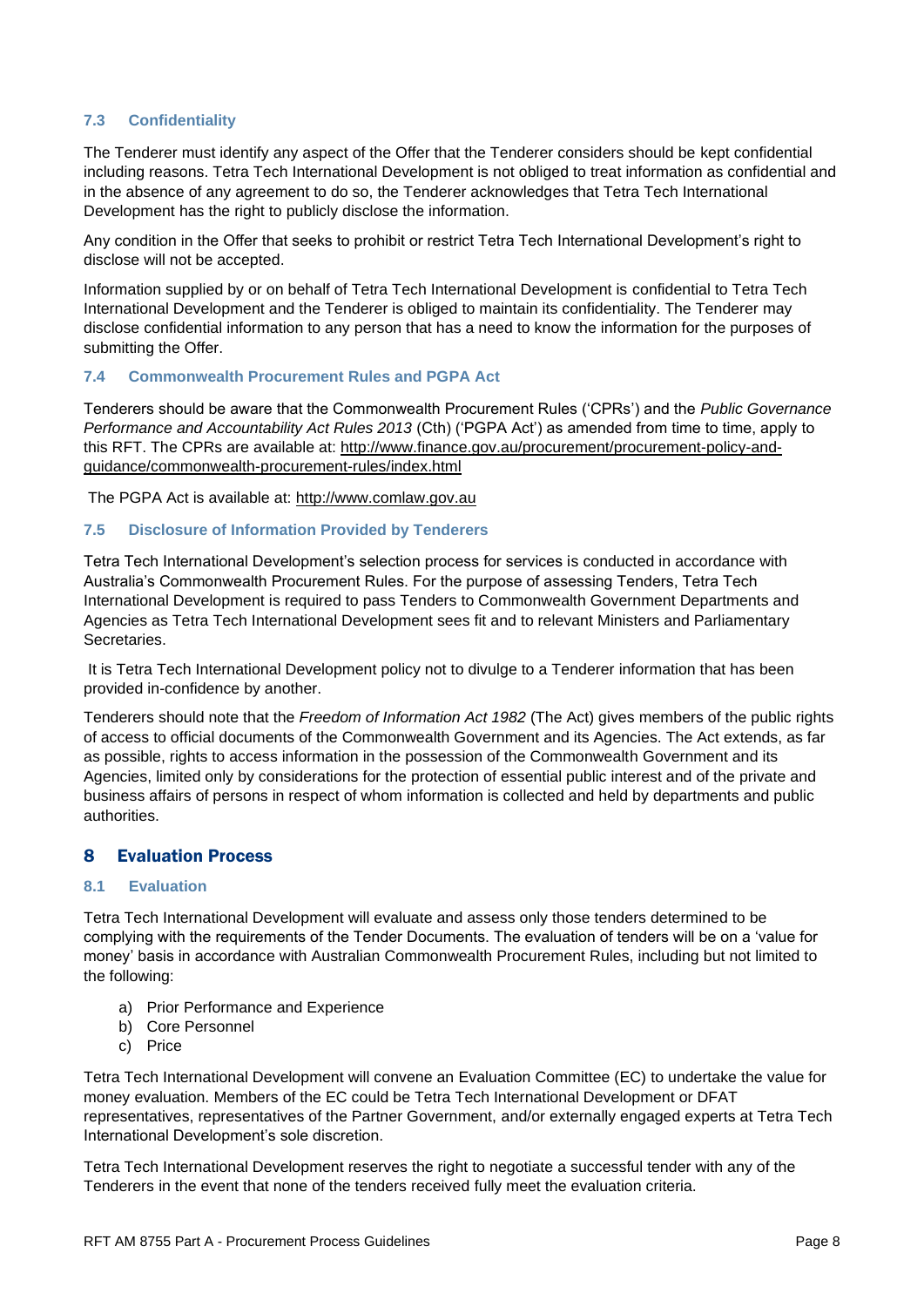Tetra Tech International Development reserves the right to accept or reject any tender at any time prior to the award of a contract, without thereby incurring any liability to the affected tenderer or tenderers.

Tetra Tech International Development reserves the right to reject all tenders before re-calling tenders from any source including those tenderers who have already submitted tenders.

In evaluating Offers Tetra Tech International Development will consider:

- a) the Evaluation Criteria
- b) the overall value for money of the Offer

Where mandatory criteria are specified in the Reference Schedule and the Offer does not comply with these criteria, Tetra Tech International Development may choose not to further evaluate the Offer.

Tetra Tech International Development may seek the advice of external consultants to assist Tetra Tech International Development in evaluating the Offers.

Tetra Tech International Development may in its absolute discretion:

- a) take into account any relevant consideration when evaluating Offers
- b) accept all or part of an Offer
- c) invite any person or entity to lodge an Offer
- d) allow a Supplier to change its Offer
- e) consider, decline to consider, or accept (at Tetra Tech International Development's sole discretion) an Offer lodged other than in accordance with this Invitation
- f) seek further information from the Tenderer regarding the Offer including but not limited to requests for additional information or presentations by, or interviews with the Tenderer or the Tenderer's key personnel
- g) seek and evaluate relevant financial viability data concerning any Suppliers' business and related entities including seeking any assistance from third party providers
- h) make enquiries of any person or entity to obtain information about any Supplier and its Offer (including but not limited to the referees)
- i) seek clarification of any technical, commercial, risk or other matters at any stage, and may seek a Best and Final Offer in respect of the offer provided by each Tenderer.
- j) is not bound to accept the lowest priced, highest technical or any Tender.

#### **8.2 Discontinue Process**

Tetra Tech International Development may decide not to proceed any further with the Procurement Process for Tetra Tech International Development's Requirement.

#### **8.3 Shortlisting**

Tetra Tech International Development may choose to short-list some Suppliers and continue evaluating Offers from those short-listed Suppliers. Tetra Tech International Development is not at any time required to notify the Tenderer, any Supplier or any other person or organisation interested in making an Offer of its intentions or decision to short-list.

#### **8.4 Negotiation**

Tetra Tech International Development may choose to:

- a) enter into negotiations with the Tenderer or any Supplier (including parallel negotiations with more than one Supplier) in order to vary its Offer on grounds of capability / capacity, technical issues, cost, effectiveness, to finalise agreement on the terms of the contract, or any other matters
- b) re-evaluate Offers generally after any negotiation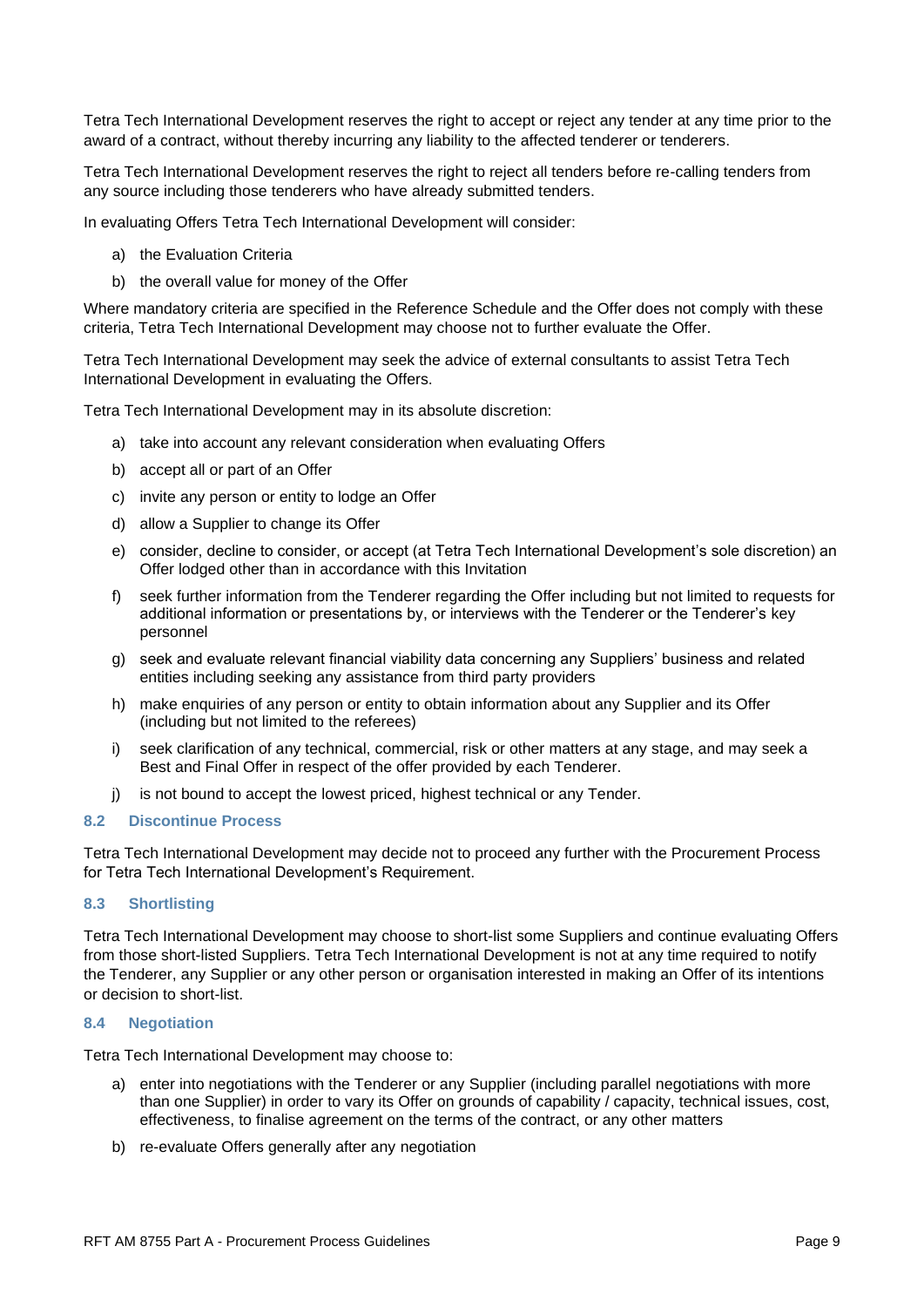- c) suspend, discontinue or terminate at any time negotiations with the Tenderer or any Supplier or any other person or organisation
- d) negotiate with the Tenderer or any Supplier for the provision of any part of Tetra Tech International Development's Requirement and negotiate with any other Supplier with respect to the same or other parts of Tetra Tech International Development Requirement and to enter into one or more contracts for part or parts of Tetra Tech International Development's Requirement
- e) negotiate at any time with any organisation that is not a Supplier and enter into a contract in relation to Tetra Tech International Development's Requirement or any part of Tetra Tech International Development's Requirement with that organisation on such terms as Tetra Tech International Development, at its absolute discretion, considers appropriate
- f) seek best and final offers from all or some of the Suppliers. Irrespective of Tetra Tech International Development's right to negotiate and/or seek a best and final offer, The Tenderer is bound by the Offer, and if selected, the Tenderer must be willing to enter into a contract on the basis of the Offer.

#### **8.5 Contract Formation**

Tetra Tech International Development may make partial or multiple awards of contract for selected portions of Tetra Tech International Development's Requirement or accept a portion or the whole of any Offer at the price or prices proposed or subsequently agreed.

No legal relationship will exist between a Supplier and Tetra Tech International Development for the supply of Tetra Tech International Development's Requirement until such time as a binding contract is executed by both parties.

Tetra Tech International Development intends to contract based on the Draft Contract contained in Part C of this RFT. By submitting a Tender, the Tenderer agrees to the Services-Specific and Standard Conditions of Tender, including the Draft Contract. Any non-compliance with the Draft Contract must be documented in the Response Form.

#### 9 Glossary

#### **9.1 Definitions**

In this Invitation, unless the contrary intention is apparent:

- a) "Alternative Offer" is an alternative or innovate offer which provides a value for money solution that meets Tetra Tech International Development's Requirements
- b) "Closing Date and Time" means the date and time nominated in the Reference Schedule by which Offers are required to be lodged
- c) "Conforming Offer" means an Offer by the Supplier that includes all requested information, is received by the Closing Date and Time, is open for the minimum validity period and satisfies all Mandatory Criteria
- d) "Contact Person" means the person nominated in the Reference Schedule authorised by Tetra Tech International Development to communicate with Suppliers about the Procurement Process
- e) "CPR" means Australian Commonwealth Government's Commonwealth Procurement Rules
- f) "DFAT" means Australian Commonwealth Government Department of Foreign Affairs and Trade
- g) "Evaluation" means the process for considering and evaluating Offers in accordance with clause [8.1](#page-8-0)
- h) "Intellectual Property" means any patent, copyright, trademark, trade name, design, trade secret, knowhow, or other form of intellectual property and the right to registration and renewal of the intellectual property
- i) "Invitation" means this document inviting persons to lodge an Offer
- j) "Last Queries Date" means the date nominated in the Reference Schedule as the last date for Suppliers to seek information or clarification of any matters relating to this Invitation
- k) "Mandatory Criteria" means the criteria considered by Tetra Tech International Development to be critical and identified in the Reference Schedule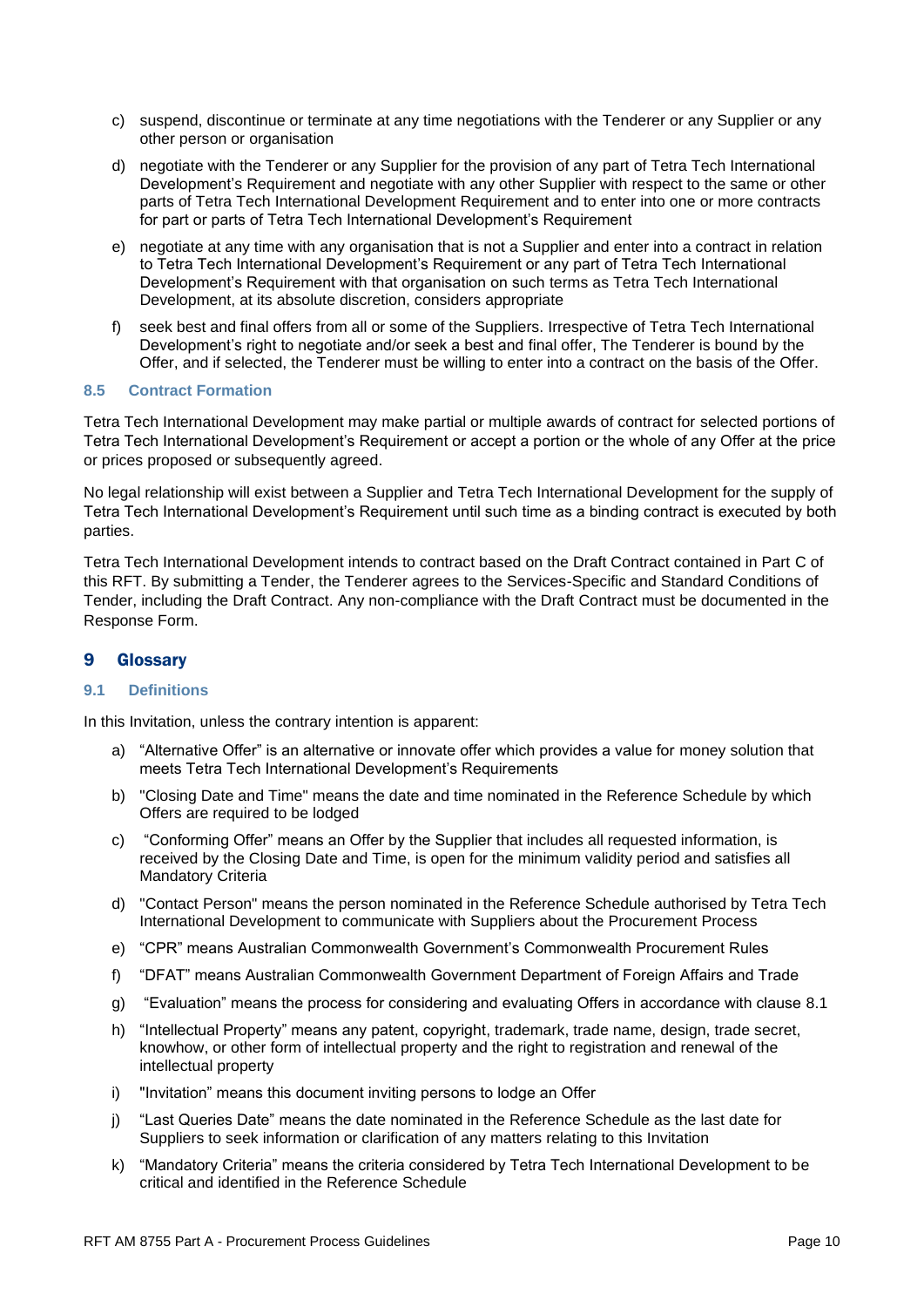- l) "Offer" means the documents constituting an offer lodged by a Supplier to meet Tetra Tech International Development's Requirement in accordance with this Invitation
- m) "Offer Material" means all documents, data, computer programs, computer discs and other materials and things provided by a Supplier in relation to an Offer arising out of this Invitation
- n) "Part" means a part of this Invitation
- o) "Procurement Process" means the process commenced by the issuing of this Invitation and concluding upon the award of a contract (or other outcome as determined by Tetra Tech International Development) or upon the earlier termination of the process
- p) "Reference Schedule" means the reference schedule in Part A of this Invitation
- q) "Scope of Services" means the information about Tetra Tech International Development's Requirement described in Part B
- r) "South Australian Time" means the time applicable to South Australia, as defined at <http://www.australia.gov/about-australia/our-country/time>
- s) "Supplier" or "The Tenderer" means any person or organisation responding to this Invitation by lodging an Offer.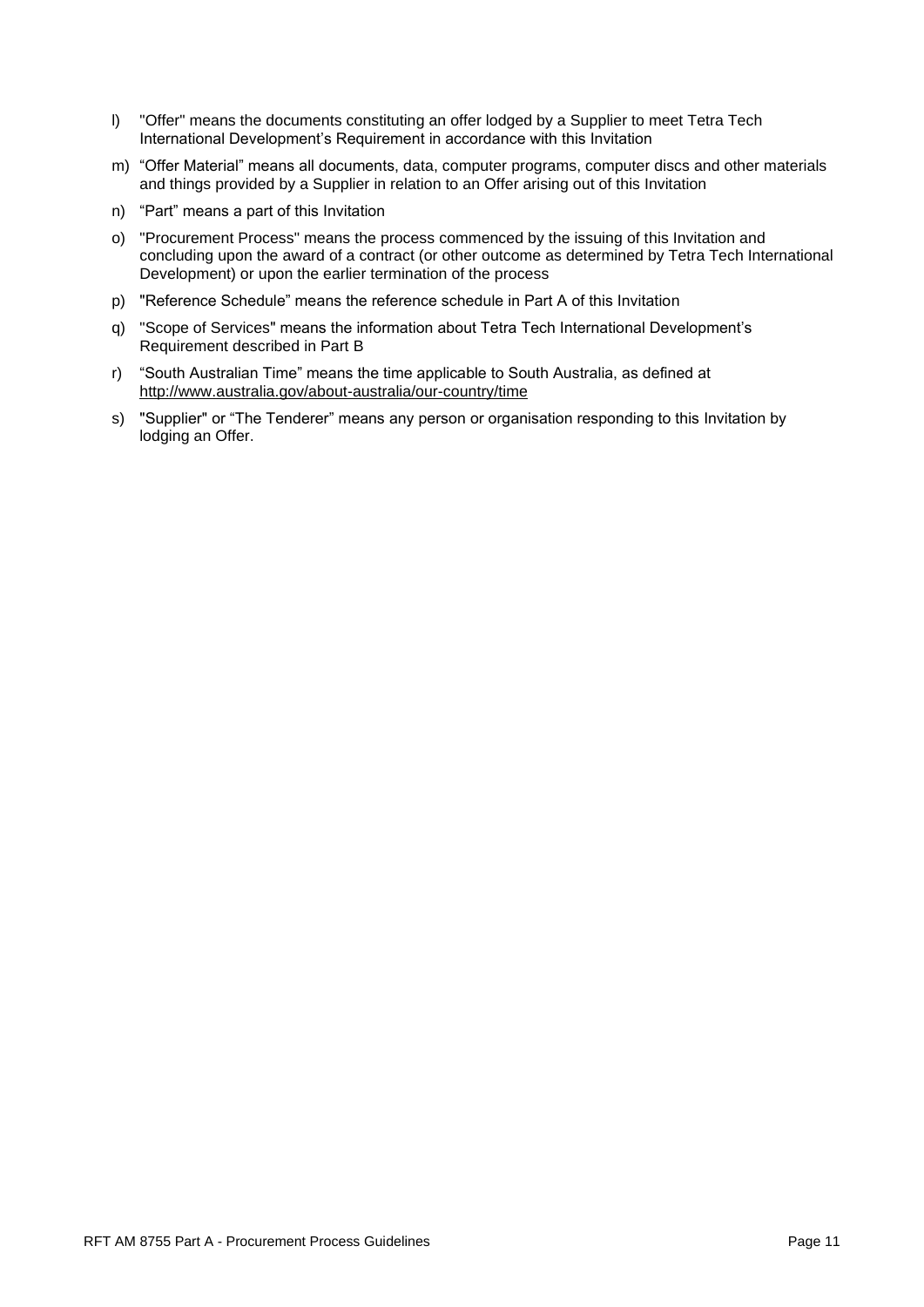# RFT AM 8755

Part B

Scope of Services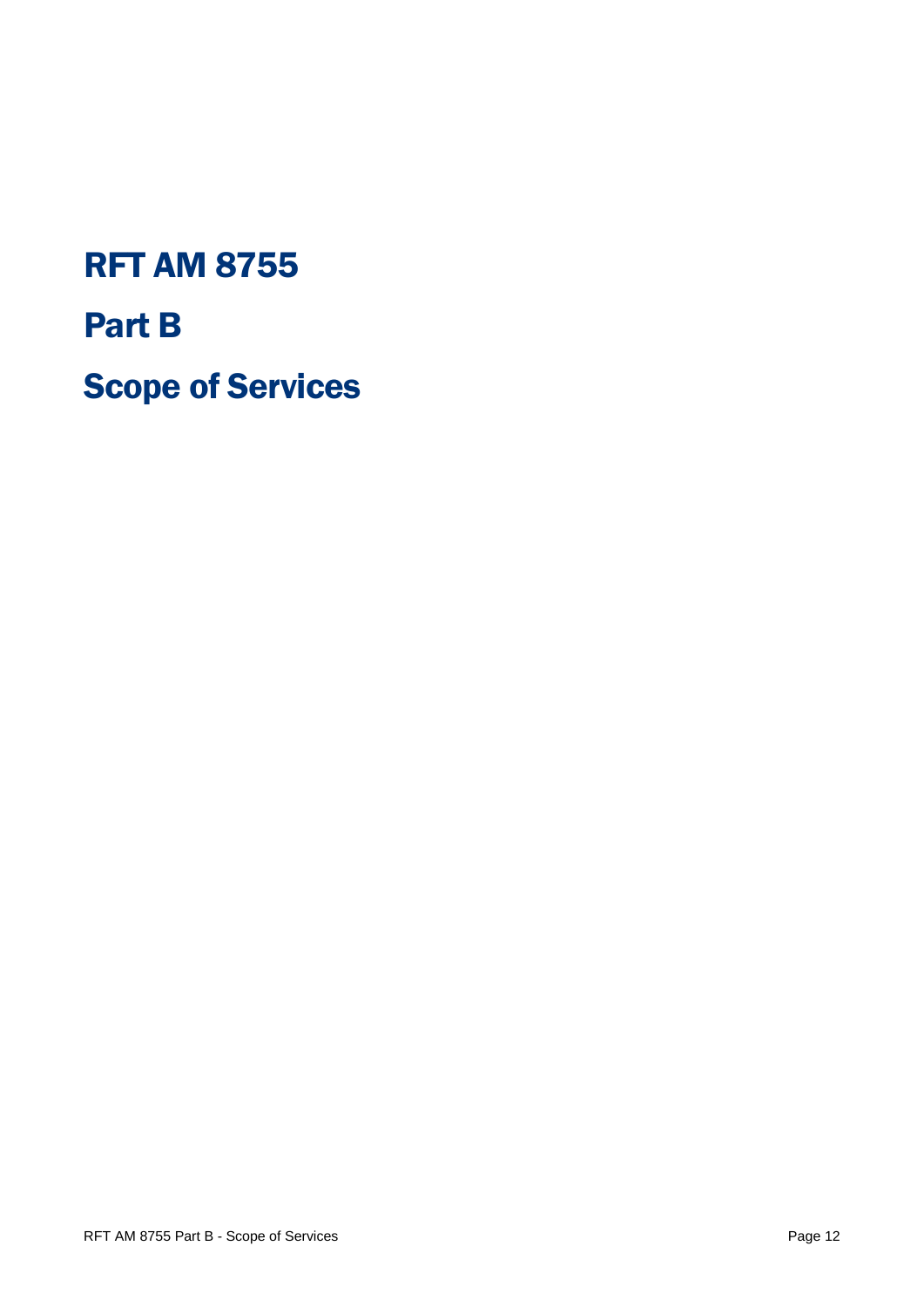| 1. Activity identification |                 |                                              |  |
|----------------------------|-----------------|----------------------------------------------|--|
| 1.1                        | <b>Client</b>   | Tetra Tech International Development Pty Ltd |  |
|                            |                 | (Tetra Tech International Development)       |  |
| 1.2                        | <b>Program</b>  | Aus4Skills, Vietnam                          |  |
| 1.3                        | <b>Services</b> | <b>Event Planning Services</b>               |  |

| 2.  | <b>Contract Details</b>              |                                                                                                                                                                                         |  |
|-----|--------------------------------------|-----------------------------------------------------------------------------------------------------------------------------------------------------------------------------------------|--|
| 2.1 | Contract<br><b>Type</b>              | Service Agreement to be negotiated between Tetra Tech International<br>Development and the lead Tenderer.<br>The Letter of Agreement will include all activities detailed in Section 4. |  |
| 2.2 | Contract<br><b>Duration</b>          | August 2022 – June 2023, with the possibility of extension subject to<br>satisfactory performance of the services and availability of funding.                                          |  |
| 2.3 | <b>Basis of</b><br><b>Payment</b>    | Fixed management fee<br>$\bullet$<br>Personnel costs<br>$\bullet$<br>Reimbursable expenses<br>٠                                                                                         |  |
| 2.4 | <b>Entity</b><br><b>Requirements</b> | Tenderers must be based in Vietnam and be duly licensed by the Vietnamese<br>Government for relevant businesses.                                                                        |  |

# **3. Program Background and Intended Outcomes**

| 3.1 | <b>Background</b>          | The Aus4Skills Program supports Vietnam to access and use high-level<br>professional and technical knowledge, skills and competencies to contribute to<br>its sustainable socio-economic development and stability.                                                                                                                                               |  |
|-----|----------------------------|-------------------------------------------------------------------------------------------------------------------------------------------------------------------------------------------------------------------------------------------------------------------------------------------------------------------------------------------------------------------|--|
|     |                            | The Aus4Skills Program also aims to deepen and further benefit the reputation<br>of Australia's education and skills sector in Vietnam and the region and<br>enhance public diplomacy and economic engagement between counterparts<br>and institutions.                                                                                                           |  |
|     |                            | Aus4Skills Phase 2 (July 2021 – December 2025) continues and builds on<br>Aus4Skills Phase 1 (February 2016 - June 2021) in facilitating sector, cross-<br>sector and/or national level changes that contribute to Australia's role as a<br>valued strategic partner.                                                                                             |  |
| 3.2 | Program<br><b>Outcomes</b> | Common across all Aus4Skills components is a focus on three elements:<br>individual capacity building, organisational change and strengthening linkages<br>between Australia and Vietnam. These common elements are expressed as<br>the following Whole-of-Program Outcomes for Aus4Skills Phase 2:                                                               |  |
|     |                            | Inclusive alumni use new skills and knowledge to make positive<br>(i)<br>contributions to targeted areas of Vietnam's development;<br>Selected Vietnamese Government, private sector, civil organisations and<br>(ii)<br>other partners demonstrate organisational change through improved<br>policies, practices or performance standards in targeted areas; and |  |
|     |                            | (iii) Australia and Vietnam have stronger sustainable links and partnerships<br>in selected agencies.                                                                                                                                                                                                                                                             |  |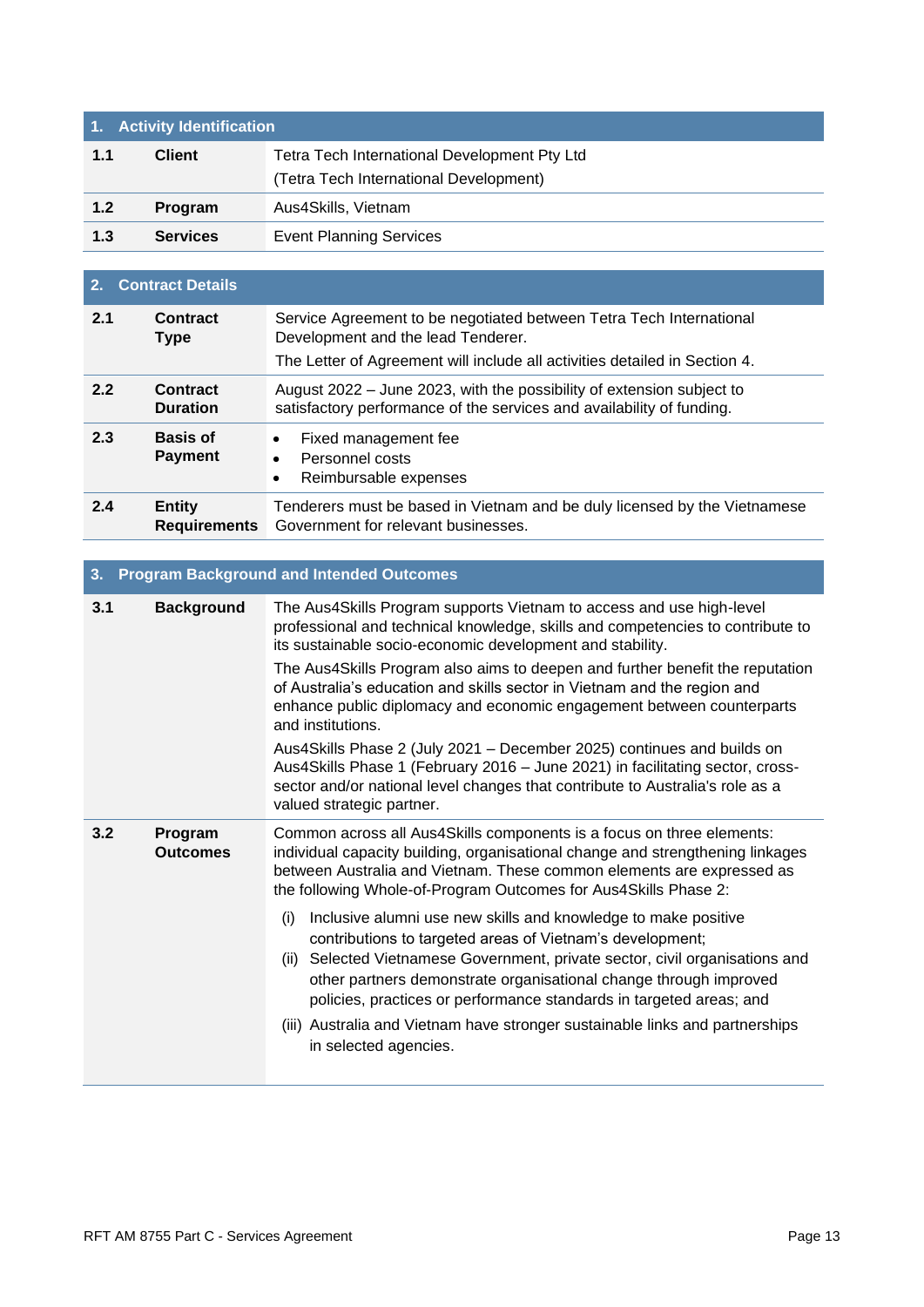| 4.  | <b>Activity Details</b>          |                                                                                                                                                                                                                                                                                                                                                                                                                                                                                                                                                                                                                                                                                                                                                                                                                                                                                                                                                                                                                                                                                                                                                                                                                                                                                                                                                                                                                                                                                                                                                                    |
|-----|----------------------------------|--------------------------------------------------------------------------------------------------------------------------------------------------------------------------------------------------------------------------------------------------------------------------------------------------------------------------------------------------------------------------------------------------------------------------------------------------------------------------------------------------------------------------------------------------------------------------------------------------------------------------------------------------------------------------------------------------------------------------------------------------------------------------------------------------------------------------------------------------------------------------------------------------------------------------------------------------------------------------------------------------------------------------------------------------------------------------------------------------------------------------------------------------------------------------------------------------------------------------------------------------------------------------------------------------------------------------------------------------------------------------------------------------------------------------------------------------------------------------------------------------------------------------------------------------------------------|
| 4.1 | <b>Background</b>                | Aus4Skills has developed a reputation for delivering high-quality and valued<br>events for alumni and participants from the Australia Embassy, Government of<br>Vietnam, private and non-governmental sectors. Examples of these events<br>include:<br>Annual Welcome Home event for Vietnamese scholars returning home from<br>their studies in Australia;<br>Annual Australian Alumni in Vietnam reunions;<br>$\bullet$<br>Project and activity launching events, signing ceremonies;<br>Forums involving international and national experts in priority sectors (i.e.<br>$\bullet$<br>vocational education and training (VET) in logistics; higher education<br>capacity building, strategic leadership in Government, etc.).                                                                                                                                                                                                                                                                                                                                                                                                                                                                                                                                                                                                                                                                                                                                                                                                                                   |
| 4.2 | <b>Overall</b><br>Objective      | The objective of this procurement is to identify a professional event planning<br>company that can support Aus4Skills from time to time in delivering high-quality,<br>professional events for its partners and stakeholders in Vietnam.                                                                                                                                                                                                                                                                                                                                                                                                                                                                                                                                                                                                                                                                                                                                                                                                                                                                                                                                                                                                                                                                                                                                                                                                                                                                                                                           |
| 4.3 | <b>Required</b><br><b>Inputs</b> | Following detailed review of the concept note or briefing for a specific event<br>provided by Aus4Skills, the selected Service Provider will be expected to deliver<br>the following inputs in close consultation with Aus4Skills:<br>Provide input and guidance on the design of event content and schedule<br>Identify an appropriate venue (at least three options for each event to be<br>٠<br>presented to Aus4Skills for consideration)<br>Identify and engage a bilingual Master of Ceremonies<br>٠<br>Identify appropriate guest speakers in consultation with Aus4Skills and<br>$\bullet$<br>arrange for their travel and accommodation as required<br>Arrange the stage and podium<br>٠<br>Arrange and manage all audio and visual requirements, including sound<br>٠<br>systems, lighting, decorations, etc.<br>Arrange for consecutive or simultaneous interpretation as required<br>٠<br>Design the event backdrop, communications materials, event invitations,<br>٠<br>programs and any other materials required for the event<br>Arrange entertainment (music, children's games, performances) as<br>$\bullet$<br>required<br>Arrange for photography, videography and event livestreaming as required<br>Arrange display booths featuring alumni businesses, alumni groups,<br>٠<br>Australian universities, etc as required<br>Arrange for participants to be surveyed at the end of the event to collect<br>$\bullet$<br>participant feedback and evaluate participant satisfaction<br>Other event planning services as requested by Aus4Skills |
| 4.5 | <b>Personnel</b>                 | Personnel nominated by the Service Provider and approved by Aus4Skills shall<br>be responsible for:<br>Participating in all event briefings with Aus4Skills<br>$\bullet$<br>Closely following Aus4skills instructions and agreed event concept;<br>$\bullet$<br>Liaising closely and regularly with all event sub-contractors and Aus4Skills<br>$\bullet$<br>to ensure seamless delivery of events<br>Making participant feedback/evaluation available to Aus4Skills at the<br>٠<br>conclusion of each event<br>Being present at events to provide input and guidance on event delivery<br>٠<br>Providing recommendations to Aus4Skills on the design and delivery of<br>$\bullet$<br>future events as requested.                                                                                                                                                                                                                                                                                                                                                                                                                                                                                                                                                                                                                                                                                                                                                                                                                                                  |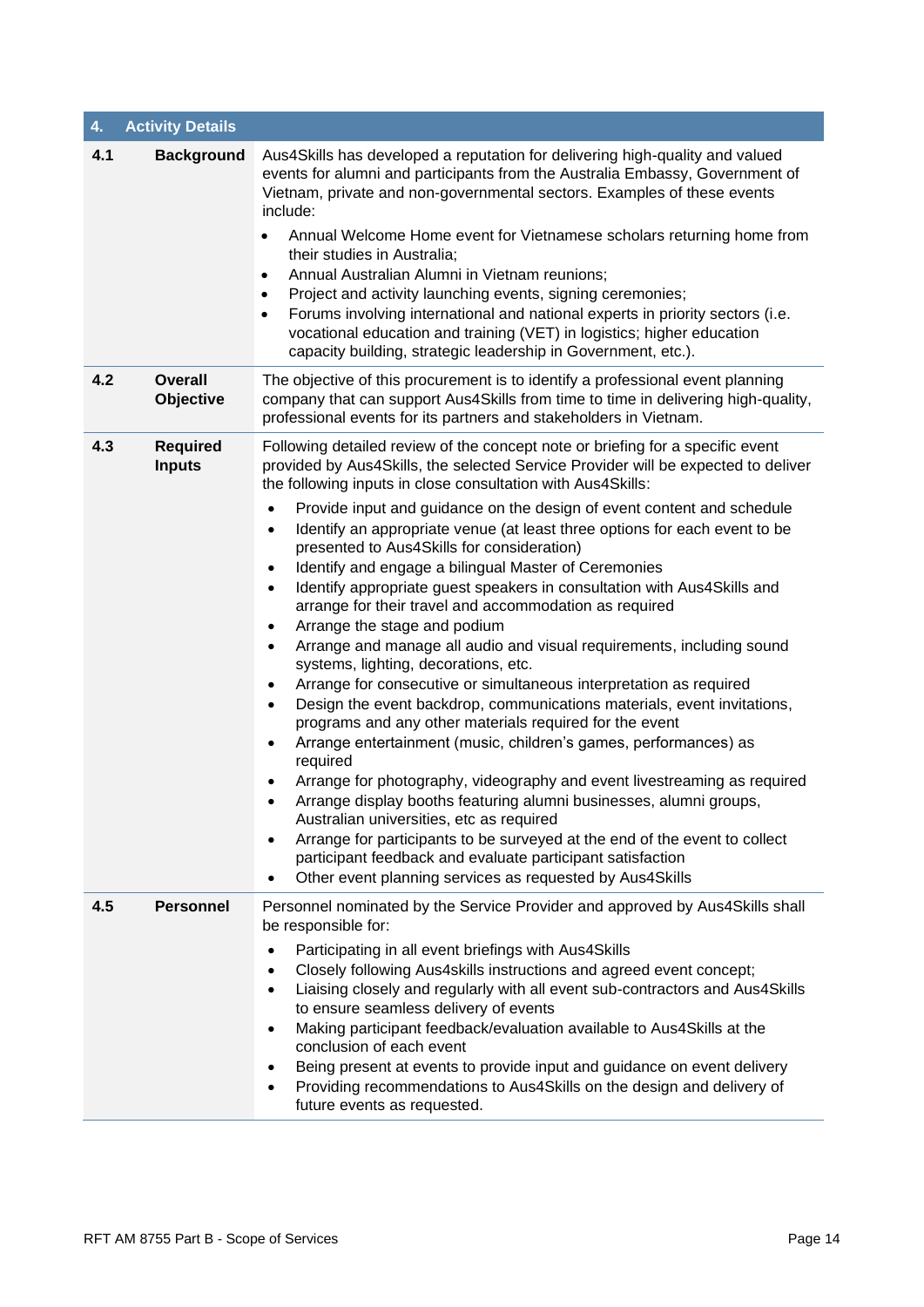# RFT AM 8755 Part C Services Agreement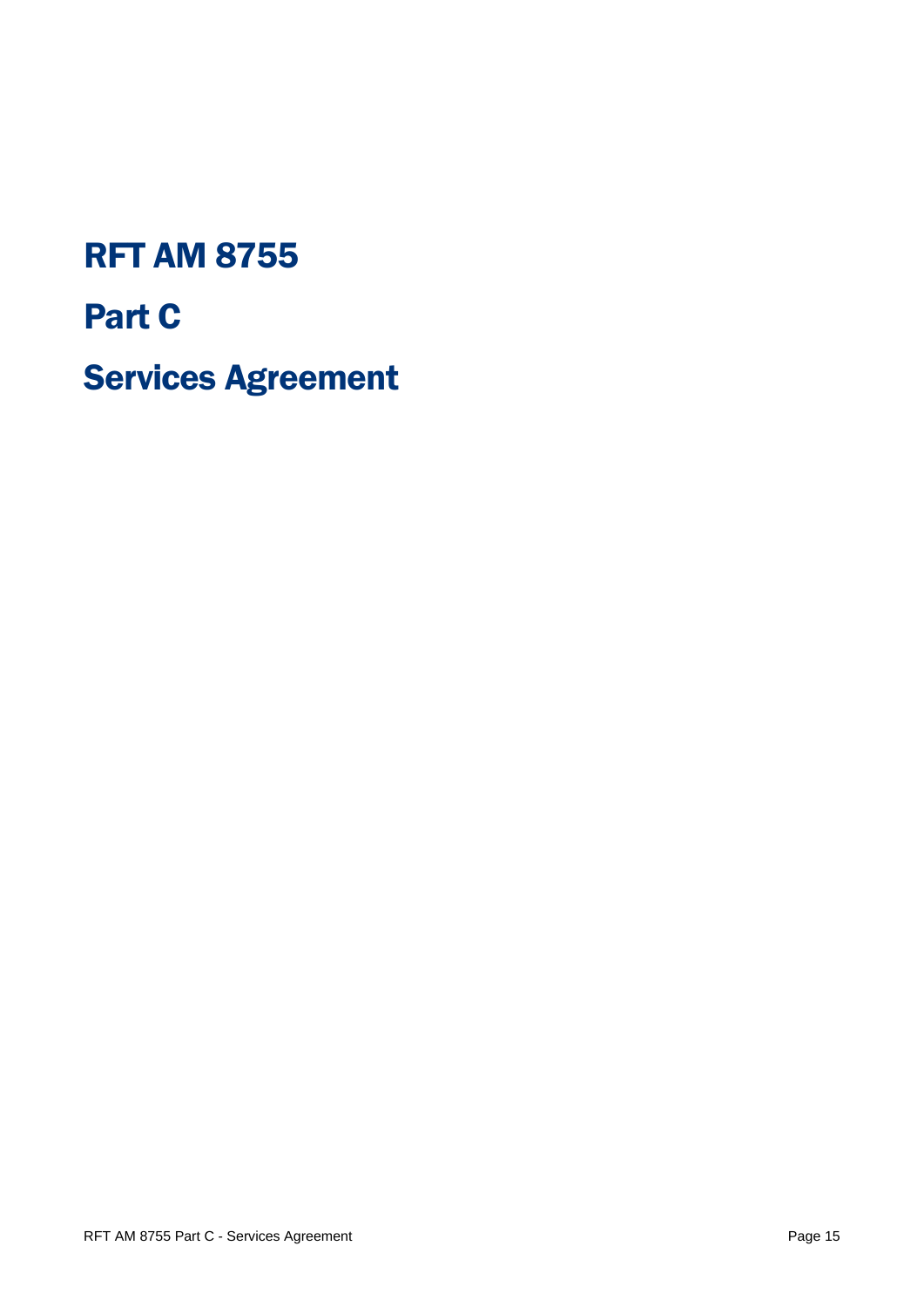**Date**

#### **Name**

Contractor Company

#### Address Line 2

Address Line 3

#### Dear Name

#### RE: **GS XXXX Letter of Agreement for [type of services] Services for [Project Name]**

#### **RECITALS**

- A. **Tetra Tech International Development Pty Ltd** (ACN 007 889 081) of Level 3, 33 Richmond Road, Keswick, South Australia, 5035 ("Tetra Tech International Development") carries on the business of a management Contractor and international project manager.
- B. In the course of its business, Tetra Tech International Development engages the specialist services of various Consultants (as Contractors) specifically in connection with the Project described in the Annexure B.
- C. The Contractor carries on the business of a specialist Consultant in the field specified in Annexure B of this document.
- D. Tetra Tech International Development engages the Contractor on a short-term basis to provide the Services and the Contractor agrees to provide the Services on the terms of this Agreement.

The Parties agree that the Recitals are true and form an operative part of this Agreement.

Tetra Tech International Development confirms the appointment of [Contractor Company/name] ("Contractor") to carry out [type of services] services for the [Project name] ("Project").

Unless otherwise specified in the Letter of Agreement, the appointment of the Contractor is governed by:

- a) This Letter of Agreement;
- b) Annexure A The Terms and Conditions of the Appointment, a copy of which is attached to the Letter of Agreement ("Terms and Conditions"); and
- c) Annexure B Services to be Rendered by Contractor.

The Parties agree that the Terms and Conditions will apply to and form part of the Letter of Agreement as if those Terms and Conditions were set out in full.

Words in the Letter of Agreement which are defined in the Terms and Conditions will be ascribed the same meaning as in the Terms and Conditions.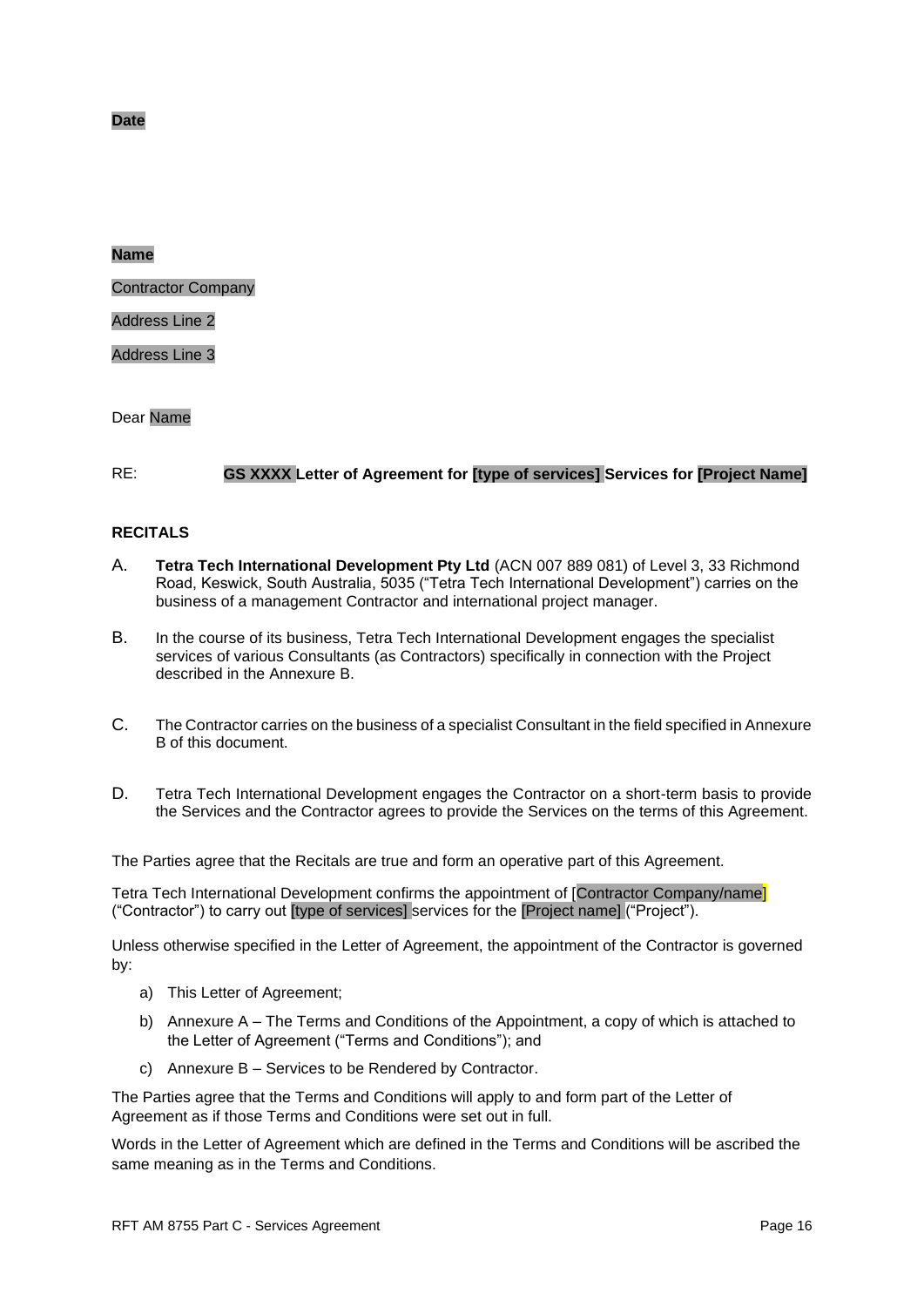#### 1 SCOPE OF SERVICES AND TERMS

The Letter of Agreement confirms the appointment of the Contractor to carry out the services specified in Annexure "B" to the Letter of Agreement ("Services"). The appointment is to undertake Contractor services to ………………………………

The scope of work is to commence on (DATE)… and be completed by the end of [DATE] or as indicated by the Project Manager.

The Contractor acknowledges that the Services to be provided are short term for [type of services] services generally.

The Services must:

- a) be free from defects in performance;
- b) meet their purpose; and
- c) be complete and in accordance with the description in Annexure B.

The Contractor must commence on the date stated in this Letter of Agreement and the appointment will continue until terminated in accordance with the provisions of the Terms and Conditions or otherwise by law or until the Services are completed.

#### 2 FEE

The Contractor acknowledges that Tetra Tech International Development will directly pay the Contractor the fee ("Fee") specified below, which Fee will be payable in the manner and at such times as is further described below:

a) The fee will be paid and capped to the maximum of XXX exclusive of GST as reflected in the following:

The fee for service is for XX days at XX per day.

- b) Tetra Tech International Development is to make payment to the Contractor within 30 days from receipt of an accepted payment claim.
- c) The Contractor agrees that any amount paid by Tetra Tech International Development under this agreement can be taken to offset against any claims of underpayment at a later date.
- d) Payment claim is to be addressed to the following:

#### [Project Name]

C/o [Project Manager name]

Tetra Tech International Development Projects

Address line 1

Address line 2

#### 3 INSURANCE [delete as applicable to the service to be performed]

The Contractor must effect and maintain in accordance with the Terms and Conditions the following policies of insurance. Certificates of currency for each of the policies are to be issued to Tetra Tech International Development within 7 days of receipt of this Letter of Agreement:

- a) Lawful and adequate Workers' Compensation insurance which:
	- i. Fully insures the contractor for any amount it becomes liable to pay under any statute relating to workers' or accident compensation or for employer's liability at common law;
	- ii. Is effected in the Partner Country as well as every state or territory in Australia where its Personnel normally reside or in which their contract of employment was made; and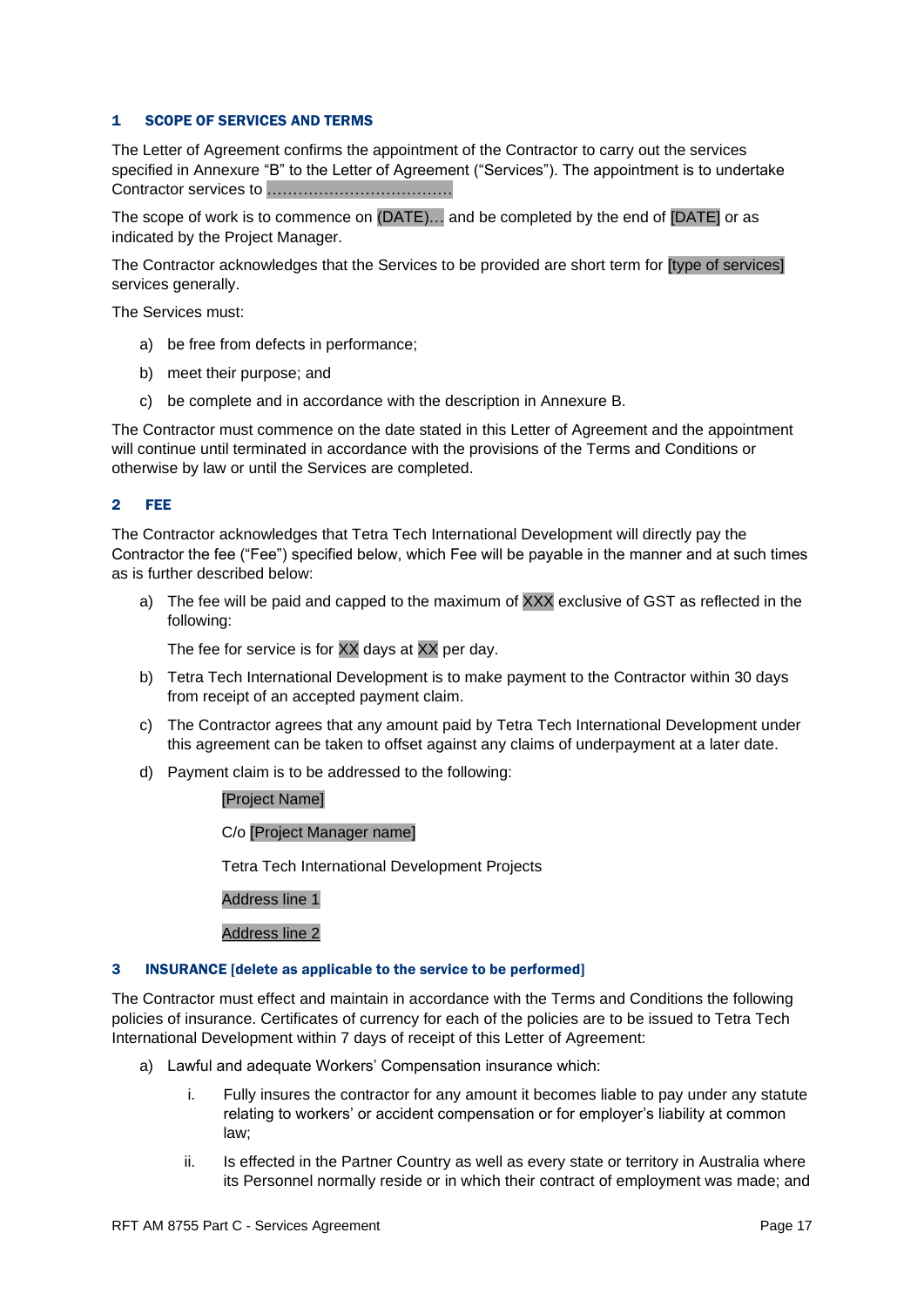iii. Where possible at law, extends to indemnify Tetra Tech International Development as principle for Tetra Tech International Development's liability to persons engaged by the Contractor.

#### 4 REPRESENTATIVES

The Contractor and Tetra Tech International Development each agree to nominate the following representatives for the purpose of receiving and giving instructions in respect of the Services and the Project and for dealing with all matters pertaining to this Letter of Agreement:

#### **a) Contractor's Representative**

#### [Contractor Name]

**b) Tetra Tech International Development's Representative** [PM Name]

If you agree to the terms and conditions of the appointment, please sign below and return a copy to this office.

We look forward to working with you on the Project.

Yours Sincerely

[PM Name]

For and on behalf of

Tetra Tech International Development Pty Ltd

#### PROJECT NAME

I /We \_\_\_\_\_\_\_\_\_\_\_\_\_\_\_\_\_\_\_\_\_\_\_\_\_\_\_\_\_\_\_\_\_\_ hereby accept the terms and conditions of the appointment as set out in this Letter of Agreement and the attached terms and conditions.

For and on behalf of

**Date**

Enclosures:

- 1. Annexure "A" Terms and Conditions of Appointment of the Contractor.
- 2. Annexure "B" Services to be Rendered by the Contractor.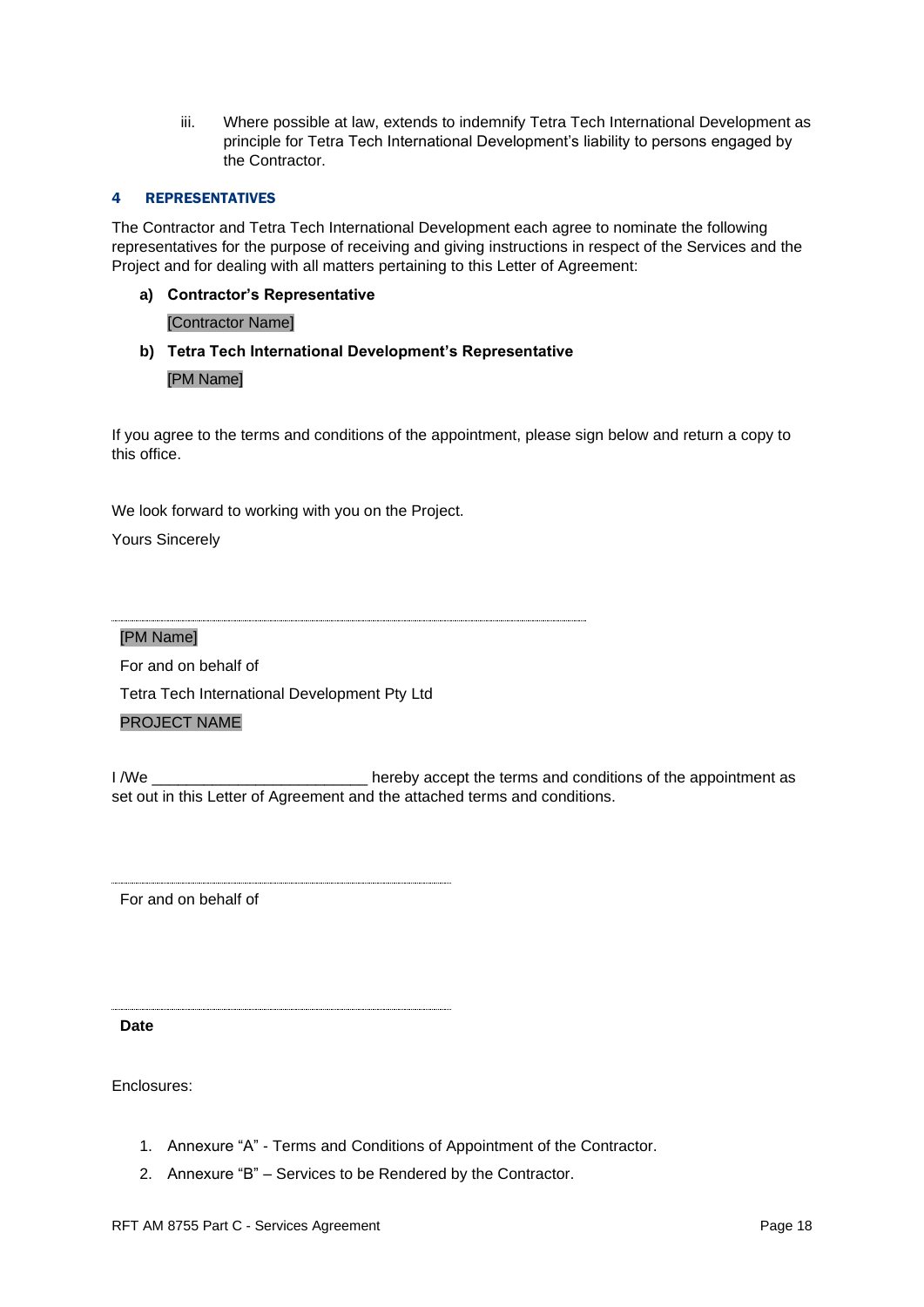#### **ANNEXURE "A" - TERMS AND CONDITIONS OF APPOINTMENT**

- 1. Tetra Tech International Development engages the Contractor, and the Contractor accepts the Agreement to provide the Services specified in Annexure "B" ("Services") and the Fee proposal.
- 2. In the performance of the Services, the Contractor must exercise a professional standard of skill, care and diligence expected of a Contractor in the same profession delivering similar services.
- 3. The Contractor acknowledges that Tetra Tech International Development will directly pay the Contractor the Fee specified in the Letter of Agreement, which will be payable in the manner and at such times as is further described therein.
- 4. The Contractor acknowledges and agrees not to hold Tetra Tech International Development liable in the event that Tetra Tech International Development does not pay the Contractor in accordance with Clause 3 and Tetra Tech International Development disclaims any liability in the event that the Contractor is not so paid by Tetra Tech International Development.
- 5. The Contractor must effect and maintain, at the Contractor's expense, in the name of the Contractor, with an insurance company approved by Tetra Tech International Development, insurance in the amounts specified in the Letter of Agreement.
- 6. The Contractor indemnifies and keeps indemnified Tetra Tech International Development from and against any claim, demand, action or proceedings of any kind that may be brought (whether during or after completion of the Project) against Tetra Tech International Development for loss, injury or damage to property or person to the extent that such loss, injury or damage to property or person arises out of any negligent act, error, omission or statement by the Contractor, its servants, agents or employees in the performance of the Services.
- 7. The Contractor must not infringe the Intellectual Property Rights of any person in performing its obligations under this Letter of Agreement.
- 8. All intellectual property created under this Letter of Agreement and relating to the Services is, from the time of creation of the right, owned by Tetra Tech International Development.
- 9. The Contractor indemnifies Tetra Tech International Development its officers, employees and agents against all loss, damage or expense arising in respect of any action or claim for alleged infringement of any patent, copyright, registered design, trade mark or any other intellectual property rights, by reason of Tetra Tech International Development's receipt or enjoyment of the Services.
- 10. Tetra Tech International Development may, by notice in writing to the Contractor, terminate the Letter of Agreement:
	- a) immediately or at any other time if the Contractor:
		- i. has execution levied against it; or
		- ii. has a provisional liquidator appointed or has a controller, receiver, receiver and manager, administrator, administrator or manager of any of its assets appointed; or
		- iii. becomes an externally administered body corporate; or
		- iv. passes or attempts to pass a resolution for winding up; or
		- v. enters into or attempts to enter into any composition or scheme of arrangement; or
	- b) immediately or at any other time if the Contractor acting in the discharge of its duties is guilty of any fraudulent act or wilful misconduct; or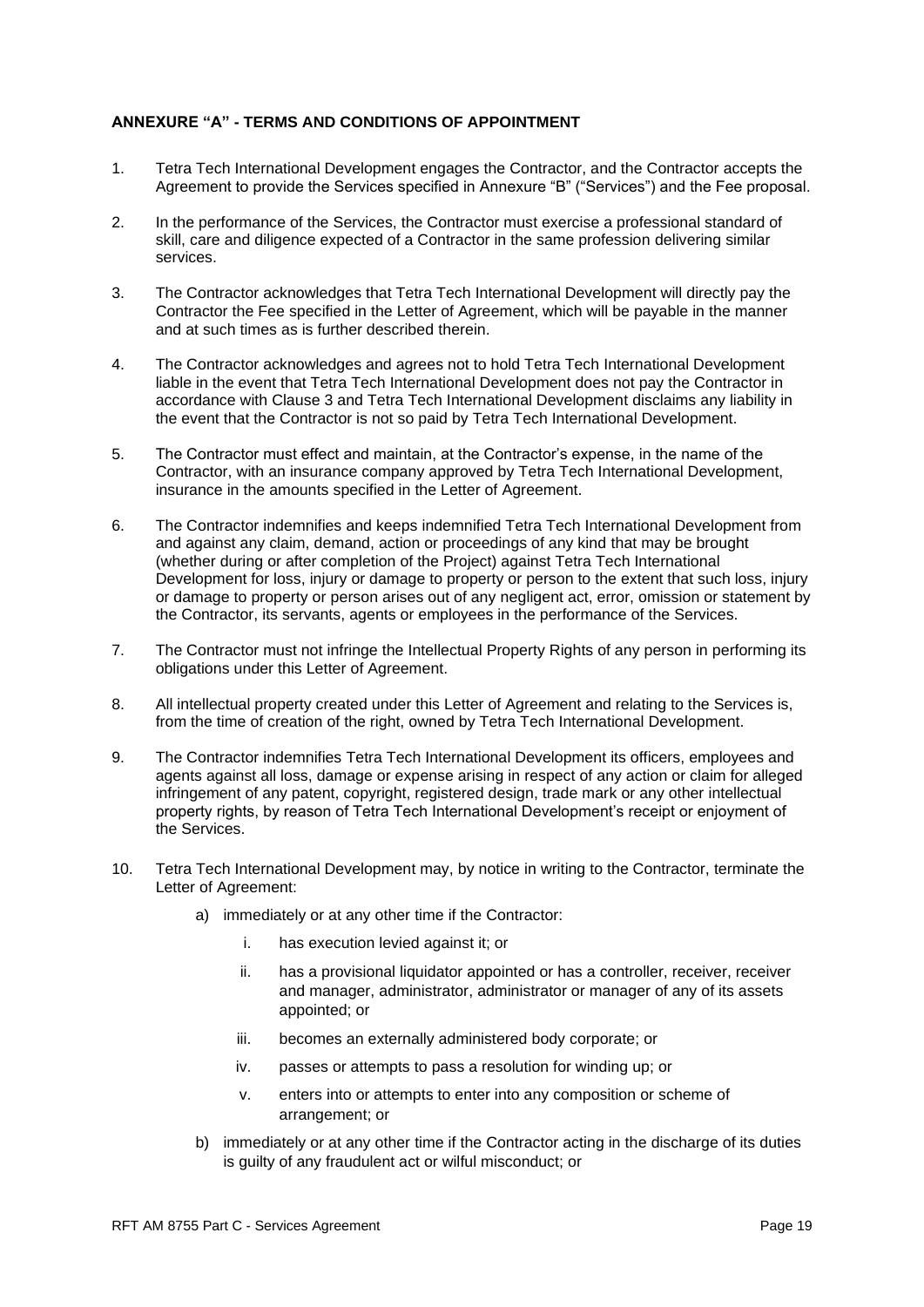- c) upon giving not less than 1 months notice in writing to the Contractor.
- 11. If there is a policy or funding decision which impacts upon the Australia's overseas development assistance budget and associated programs, DFAT has an unfettered discretion to, by notice to Tetra Tech International Development, terminate or reduce the scope of the Head Contract.
- 12. Without limiting Tetra Tech International Development's rights under this Contract, at law or in equity, Tetra Tech International Development's rights under this Condition 12 include the discretion to terminate or reduce the scope of this Contract if DFAT determines that the continuation of this Contract, or the continuation of a program or initiative for the purposes of which this Contract was entered into, does not support the achievement of value for money by DFAT.
- 13. The Contractor may, by notice in writing to Tetra Tech International Development, terminate the Letter of Agreement:
	- a) immediately or at any other time if Tetra Tech International Development:
		- i. has execution levied against it; or
		- ii. has a provisional liquidator appointed or has a controller, receiver, receiver and manager, administrator or manager of any of its assets appointed; or
		- iii. becomes an externally administered body corporate; or
		- iv. passes or attempts to pass a resolution for winding up; or
		- v. enters into or attempts to enter into any composition or scheme of arrangement; or
	- b) immediately or at any other time if Tetra Tech International Development acting in the discharge of its duties is guilty of any fraudulent act or wilful misconduct which is directly related to the Project or the Letter of Agreement; or
	- c) immediately if there is a failure to pay any instalment of the Contractor's Fee which is properly due and payable by the due date for payment and such default continues for a period of 28 days after the Contractor has requested payment in writing to Tetra Tech International Development.
- 14. If the Letter of Agreement is terminated under Conditions 8, 9, or 11:
	- a) Tetra Tech International Development must pay to the Contractor any part of the Fee which has accrued prior to the termination but has not been paid; and
	- b) termination is without prejudice to any rights which may have accrued to either the Contractor or Tetra Tech International Development prior to the date of termination.
	- c) the Contractor agrees that any amount paid by Tetra Tech International Development under this agreement can be taken to offset against any claims of underpayment at a later date.
- 15. If Tetra Tech International Development or the Contractor are in dispute regarding any matter arising out of the Letter of Agreement, then either party may, by notice in writing served on the other, request that such dispute be resolved by expert determination of an independent third party acceptable to both parties. If the parties do not agree to such determination within 7 days from the date of service of the notice then the dispute will be determined by arbitration, as provided in Clause 16. If the parties do agree to a determination, the independent third party will act as an expert and not as an arbitrator and the independent third party's decision will be final and binding upon the parties.
- 16. Disputes under or arising out of the Letter of Agreement may be referred by either party to arbitration. The arbitrator must be a person appointed by the President for the time being of the Institute of Arbitrators and Mediators Australia (Adelaide SA). The provisions of the Commercial Arbitration Act 1985 will apply to such arbitration.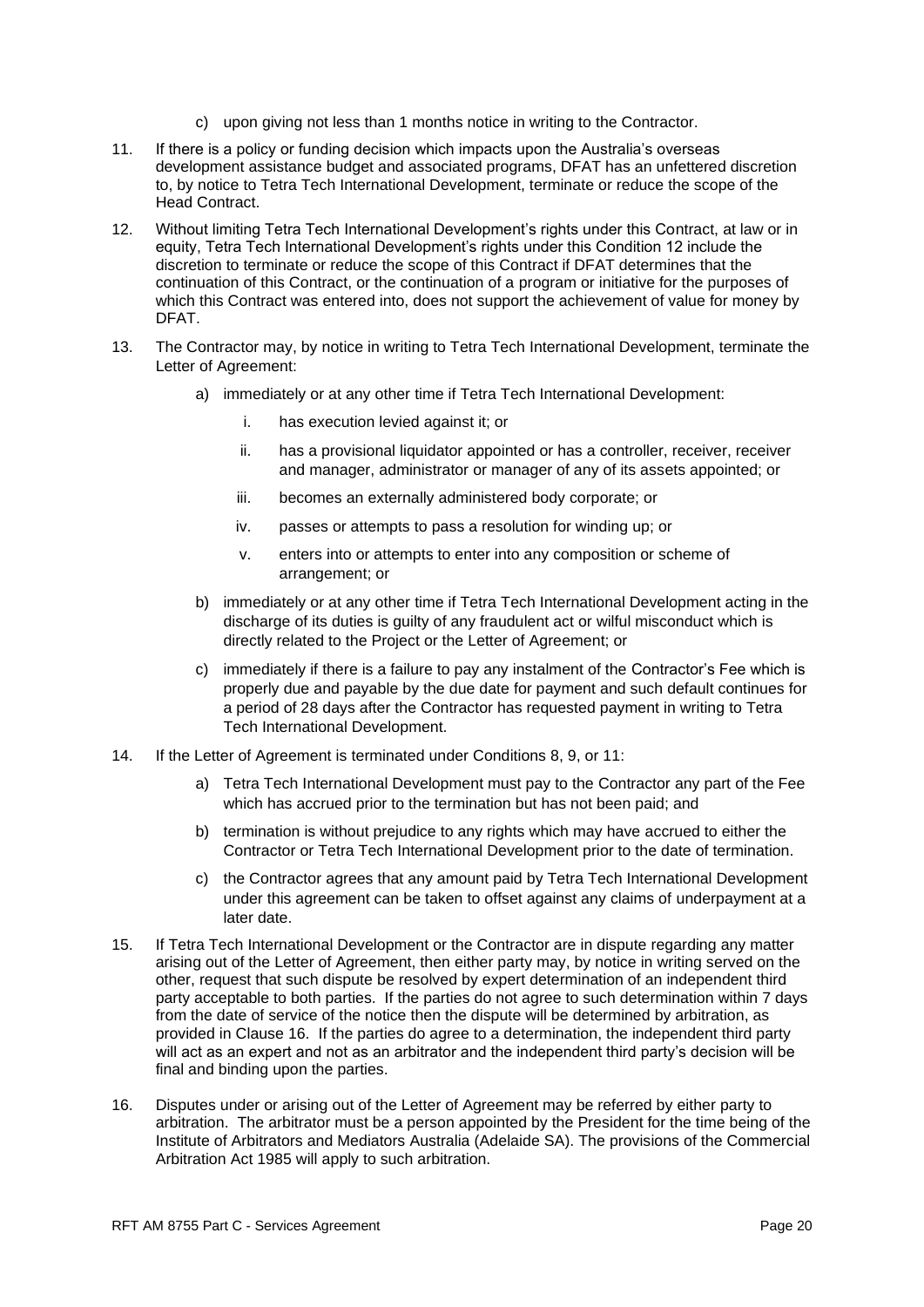- 17. The costs of any expert determination or arbitration proceedings pursuant to the Letter of Agreement will be borne by the parties as the expert or arbitrator may direct.
- 18. The Contractor cannot assign or transfer any right or obligation under the Letter of Agreement without the written consent of Tetra Tech International Development.
- 19. Whenever any payment is required to be made by Tetra Tech International Development in accordance with the terms of the Letter of Agreement, Tetra Tech International Development must also pay to the Contractor the amount of any GST required to be paid in addition to that payment and a failure to pay the same is a breach of the terms of the Letter of Agreement.
- 20. Tetra Tech International Development must pay the GST referred to in Clause 19 at the same time and in the same manner as Tetra Tech International Development is obliged to pay the Fee to the Contractor for the Services, unless otherwise directed by the Contractor.
- 21. A certificate given by the Contractor to Tetra Tech International Development of the amount of the GST referred to in Condition 19 is conclusive as between Tetra Tech International Development and the Contractor, except in the case of manifest error.
- 22. Each party must pay its own costs of preparing and executing the Letter of Agreement. Any stamp duties payable on the Letter of Agreement will be payable by Tetra Tech International Development.
- 23. The Contractor acknowledges that all information obtained in connection with or incidental to the Services, including Confidential Information, is confidential to Tetra Tech International Development.
- 24. The Contractor acknowledges subject to Condition 25, the Contractor must not use (other than to satisfy its obligations under this Agreement) or divulge such information to any person without Tetra Tech International Development's prior written consent.
- 25. Subject to laws requiring the disclosing of information or documents, the Parties agree all information obtained in connection with or incidental to the Services, including Confidential Information, are confidential as between the parties and neither party will without the prior written consent of the other disclose any of the Confidential Material to any third party.
- 26. The reference to a third party does not include Contractors to Tetra Tech International Development or Tetra Tech International Development's employees, Directors or Secretary. It will be sufficient for the written consent of Tetra Tech International Development to be given under the hand of one of its Directors, its Secretary or one of its Senior Managers.
- 27. The Contractor must immediately notify Tetra Tech International Development if it becomes aware of any use, disclosure or distribution of information in breach of Condition 24 and must provide Tetra Tech International Development with all reasonable assistance in connection with any proceedings which Tetra Tech International Development may institute against such persons in respect of such use, disclosure or distribution.
- 28. As at the End Date, the Contractor must promptly at its own cost, deliver or cause to be delivered to Tetra Tech International Development, all records of whatsoever nature or description in its possession or under its control which relate to the Service
- 29. The proper law of the Letter of Agreement is the law of South Australia and each party submits to the non-exclusive jurisdiction of South Australia and any courts which have jurisdiction to hear appeals from any of those courts.
- 30. The Contractor must ensure that funds provided under this Contract (whether through a subcontract or not) do not provide direct or indirect support or resources to:
	- a) organisations and/or individuals associated with terrorism, and
	- b) organisations and individuals for whom Australia has imposed sanctions under: *The Charter of the United Nations Act 1945 (Cth)* and regulations made under that Act;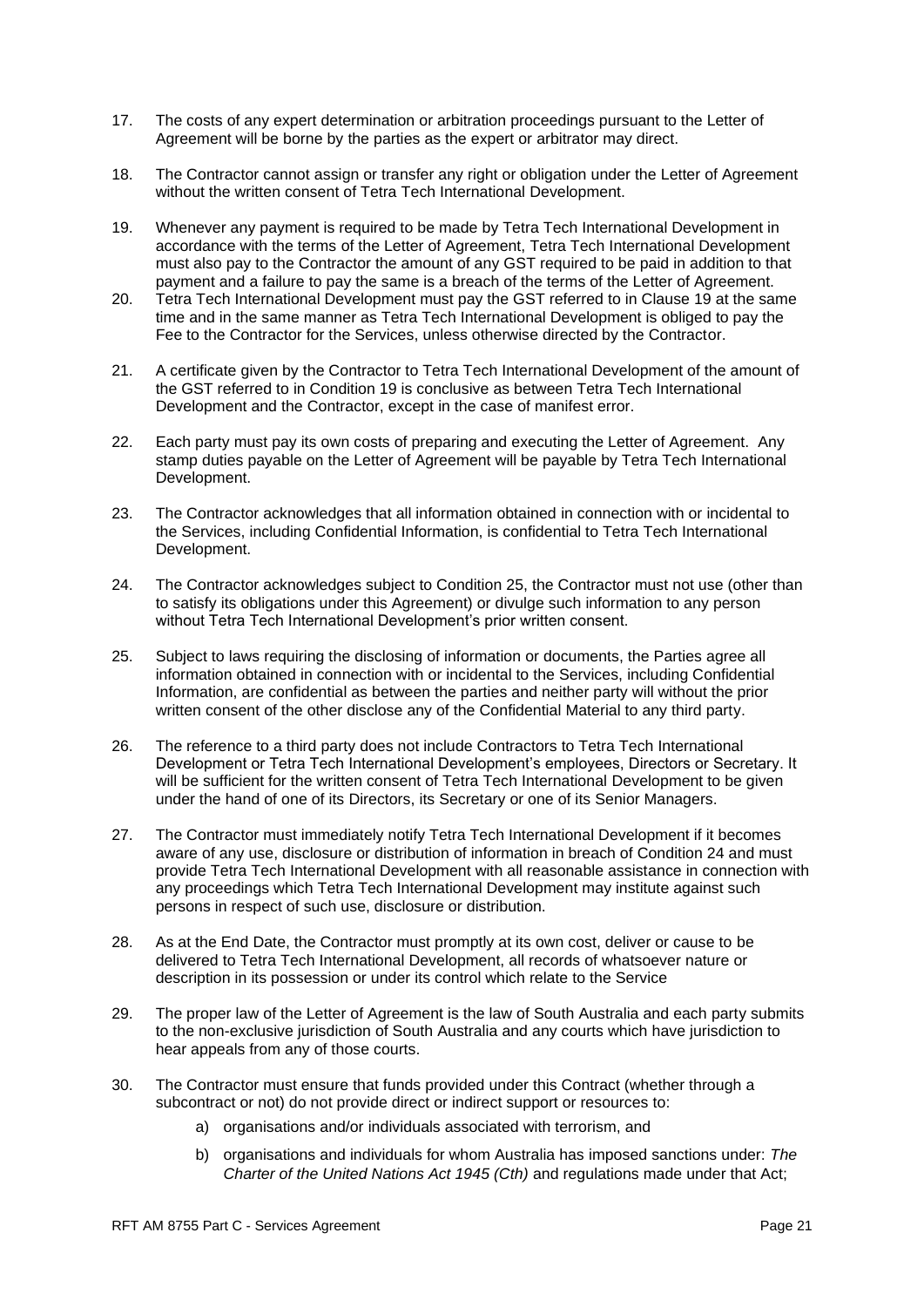the *Autonomous Sanctions Act 2011 (Cth)* and regulations made under that Act or the World Bank List or a Relevant List.

- 31. The Contractor warrants and agrees that:
	- a) It has not engaged, and will not engage, in any Modern Slavery practices;
	- b) it complies with and will continue to comply with Modern Slavery Laws;
	- c) it has investigated the risks regarding Modern Slavery, within its operations, and those of its supply chain;
	- d) it assesses and addresses risks regarding Modern Slavery, including implementing appropriate due diligence and, where required, remediation programs;
	- e) it will, as soon as possible, notify Tetra Tech International Development in writing of any confirmed instances of Modern Slavery arising directly or indirectly in relation to this Agreement or the Project and the actions undertaken by it to remedy the issue;
	- f) it has all the necessary processes, procedures, investigations and compliance systems in place to undertake the actions in clauses 31(a) to (e).
- 32. The Contractor must comply (and ensure that its subcontractors comply) with any requests made by Tetra Tech International Development to provide any assistance, information, documents or interview any person as required by Tetra Tech International Development to enable Tetra Tech International Development to discharge any obligations arising under the Modern Slavery Laws.
- 33. The Contractor indemnifies the Tetra Tech International Development against all actions, claims, demands and proceedings against Tetra Tech International Development, and all losses, damages, costs, expenses and other liabilities suffered or incurred by Tetra Tech International Development, arising from any failure by the Contractor to comply with its obligations under clauses 31 to 33.
- 34. The Contractor must not, and must ensure that its Personnel do not, engage in any Fraud and must prevent and detect Fraud, including Fraud by its Personnel.
- 35. The Contractor must ensure that its Personnel are responsible and accountable to the Contractor for preventing and reporting any Fraud as part of their routine responsibilities.
- 36. If the Contractor becomes aware of a Fraud, it must report the matter to Tetra Tech International Development in writing within five (5) Business Days. The written report to Tetra Tech International Development must be signed by a Contractor authorised person and must include the following (where known):
	- a. name of any Personnel (including any sub-contractors) involved;
	- b. the allegation(s), including a chronological account of the facts giving rise to the allegation(s);
	- c. the names of the suspected offender(s) (where known);
	- d. details of witnesses;
	- e. copies of relevant documents;
	- f. references to any relevant legislation;
	- g. a nominated contact officer;
	- h. any other relevant information (e.g., political sensitivities, any other Party or agency that has been informed, involved or that can assist with investigations); and
	- i. the current status of any inquiries commenced by the Contractor.
- 37. The Contractor warrants that neither it nor its Personnel will make or cause to be made, receive or seek to receive any offer, gift or payment, or benefit of any kind, which could be construed as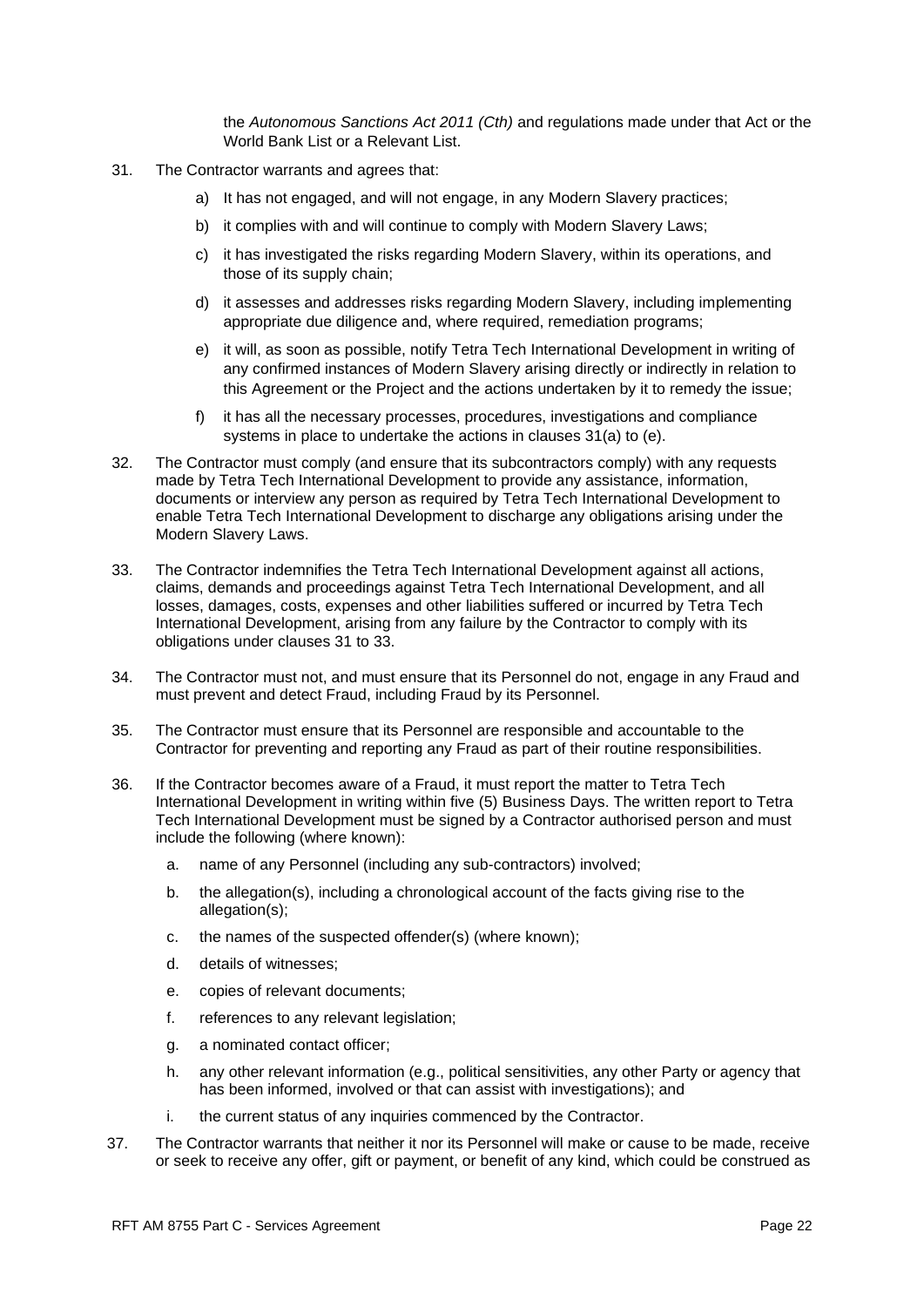an illegal or corrupt act, either directly or indirectly to any Party, in relation to the execution of this Contract.

- 38. The Contractor and its Personnel must have regard to and comply with, relevant and applicable laws, guidelines, regulations and policies, including those in Australia and in the Partner Country.
- 39. The Contractor must ensure that it and its Personnel **comply** with DFAT policies and guidance as identified on the DFAT website: [https://www.dfat.gov.au/aid/australias-development](https://www.dfat.gov.au/aid/australias-development-program)[program,](https://www.dfat.gov.au/aid/australias-development-program) including:
	- a) the [Disability Inclusive Strategy;](http://dfat.gov.au/about-us/publications/Pages/disability-action-strategy-2017-2020.aspx)
	- b) the [Child Protection Policy;](http://dfat.gov.au/international-relations/themes/child-protection/Pages/child-protection.aspx)
	- c) the [Preventing Sexual Exploitation, Abuse and Harassment Policy;](http://www.dfat.gov.au/pseah)
	- d) the [Family Planning and the Aid Program: Guiding Principles;](https://www.dfat.gov.au/about-us/publications/Pages/family-planning-and-the-aid-program-guiding-principles)
	- e) the [Environment Protection Policy;](https://www.dfat.gov.au/sites/default/files/environment-protection-policy-aid-program.pdf)
	- f) the [Displacement and Resettlement of People in Development Activities Policy;](https://www.dfat.gov.au/about-us/publications/Pages/displacement-and-resettlement-of-people-in-development-activities)
	- g) the [Gender Equality and Women's Empowerment Policy;](https://www.dfat.gov.au/sites/default/files/gender-equality-and-womens-empowerment-strategy.pdf)
	- h) the [Guidelines for preparing Accessible Content;](https://www.dfat.gov.au/about-us/publications/Pages/accessibility-design-guide-universal-design-principles-for-australia-s-aid-program)
	- i) the [Anti-Corruption Policy;](https://dfat.gov.au/aid/topics/investment-priorities/effective-governance/law-and-justice/Pages/law-and-justice-initiatives.aspx)
	- j) the [Counterterrorism Policy;](https://www.dfat.gov.au/international-relations/security/counter-terrorism/Pages/counter-terrorism)
	- k) the [Fraud Control Policy;](https://dfat.gov.au/about-us/corporate/fraud-control/Pages/fraud-control.aspx)
	- l) the [Commonwealth Procurement Rules and Guidelines;](https://www.finance.gov.au/government/procurement/commonwealth-procurement-rules) and
	- m) the [Commonwealth Grant Rules and Guidelines.](https://www.finance.gov.au/government/commonwealth-grants/commonwealth-grants-rules-guidelines)

#### **Notification to Tetra Tech International Development**

- 40. The Contractor must immediately notify Tetra Tech International Development if the Contractor, including its Personnel is:
	- a) subject to a change in Control of its legal entity;
	- b) on the DFAT Consolidated List, the Criminal Code Act List, the World Bank List or a Relevant List;
	- c) subject to any proceedings or informal process that could lead to listing on the DFAT Consolidated List, the Criminal Code Act List, the World Bank List or a Relevant List;
	- d) temporarily suspended from tendering for World Bank contracts by the World Bank, pending the outcome of a sanctions process;
	- e) temporarily suspended from tendering by a donor of development funding other than the World Bank; and/or
	- f) the subject of an investigation (whether formal or informal) by the World Bank or another donor of development funding.
- 41. The Contractor must inform Tetra Tech International Development immediately if the Contractor becomes aware of any issue that may affect its performance of, or compliance, with this **Contract.**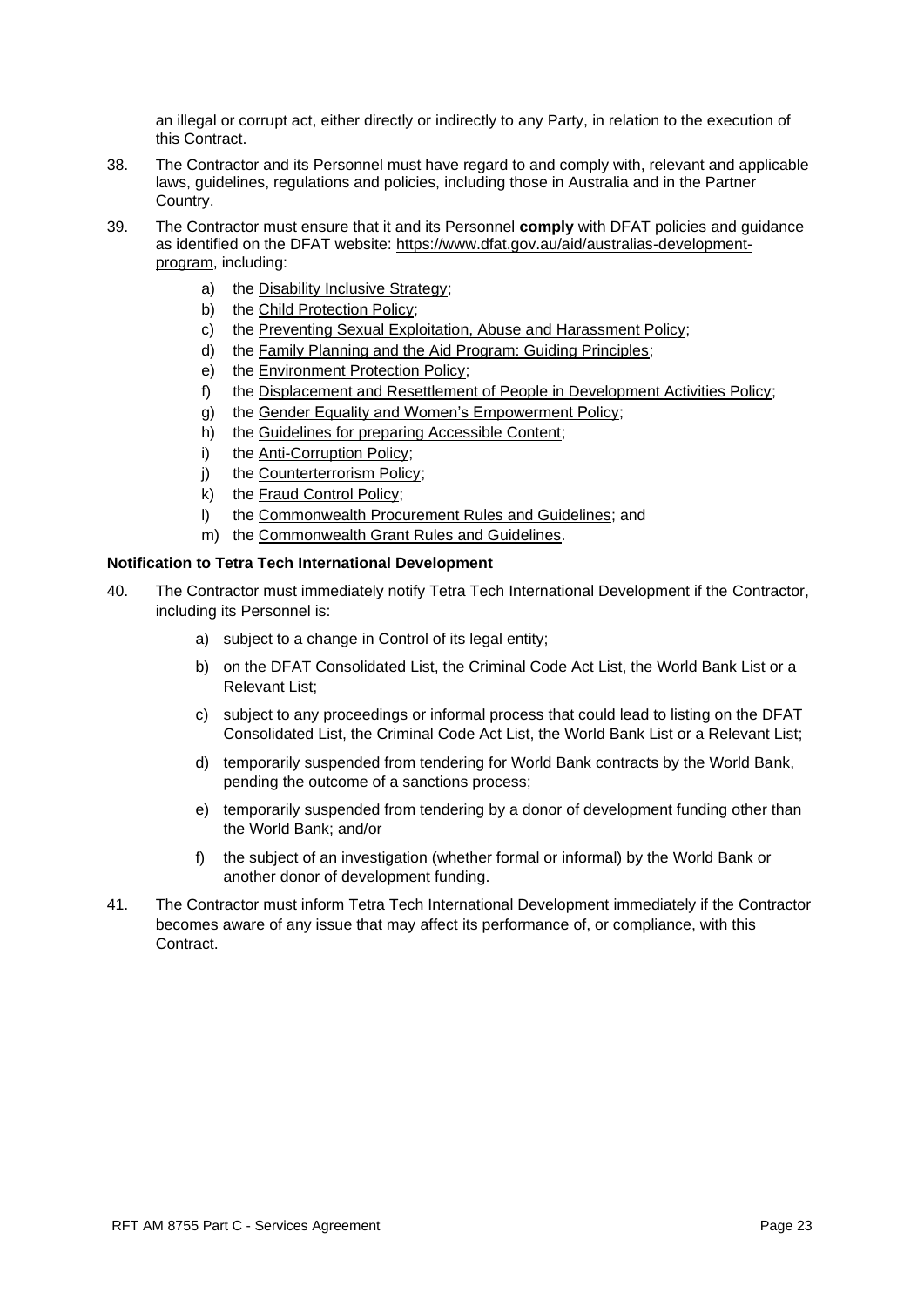# **ANNEXURE "B" – SERVICES TO BE RENDERED BY CONTRACTOR**

# **Please attach annexure for Contractor's scope of services.**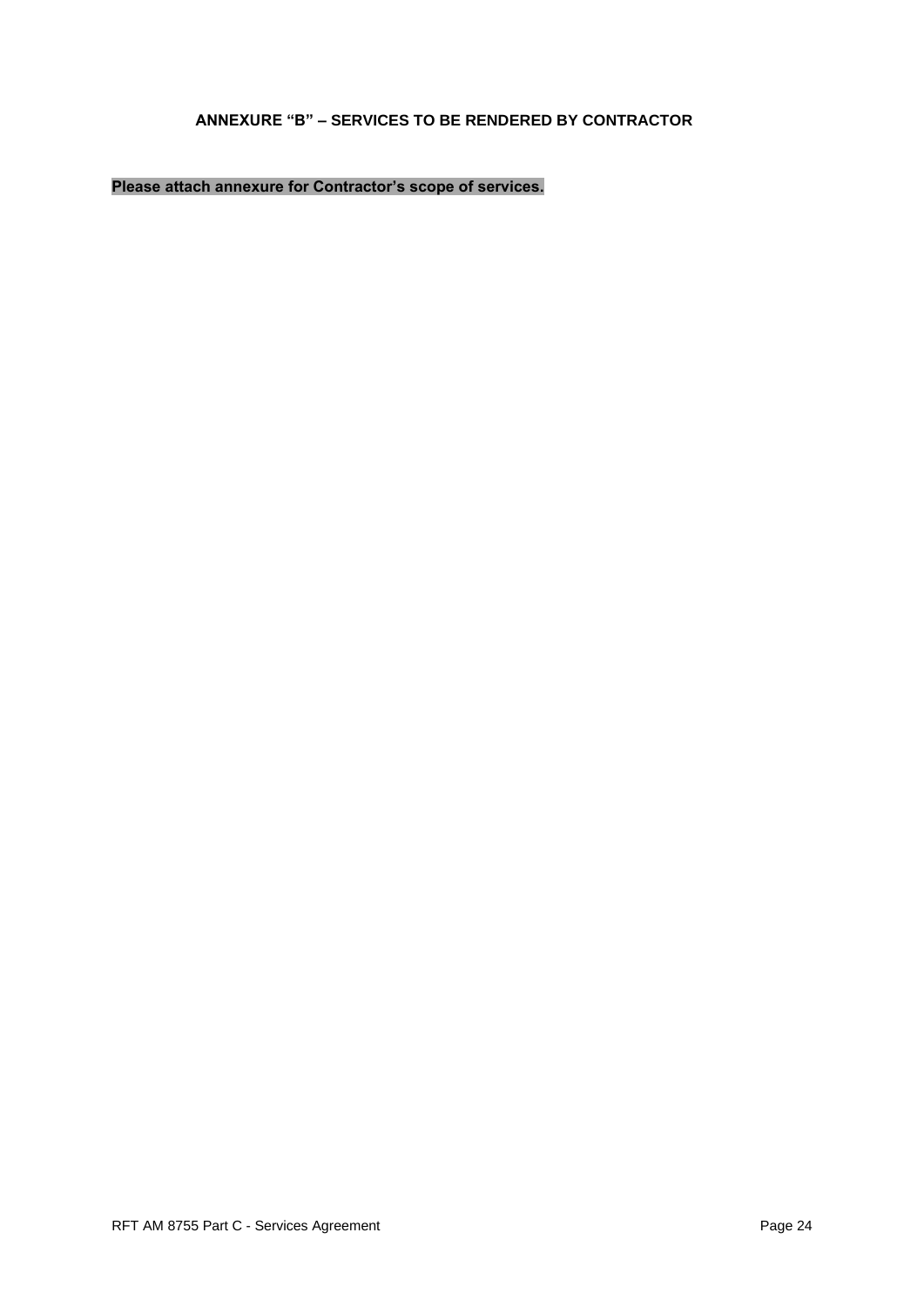# RFT AM 8755

# Part D

Selection Criteria and Information Required for Technical Assessment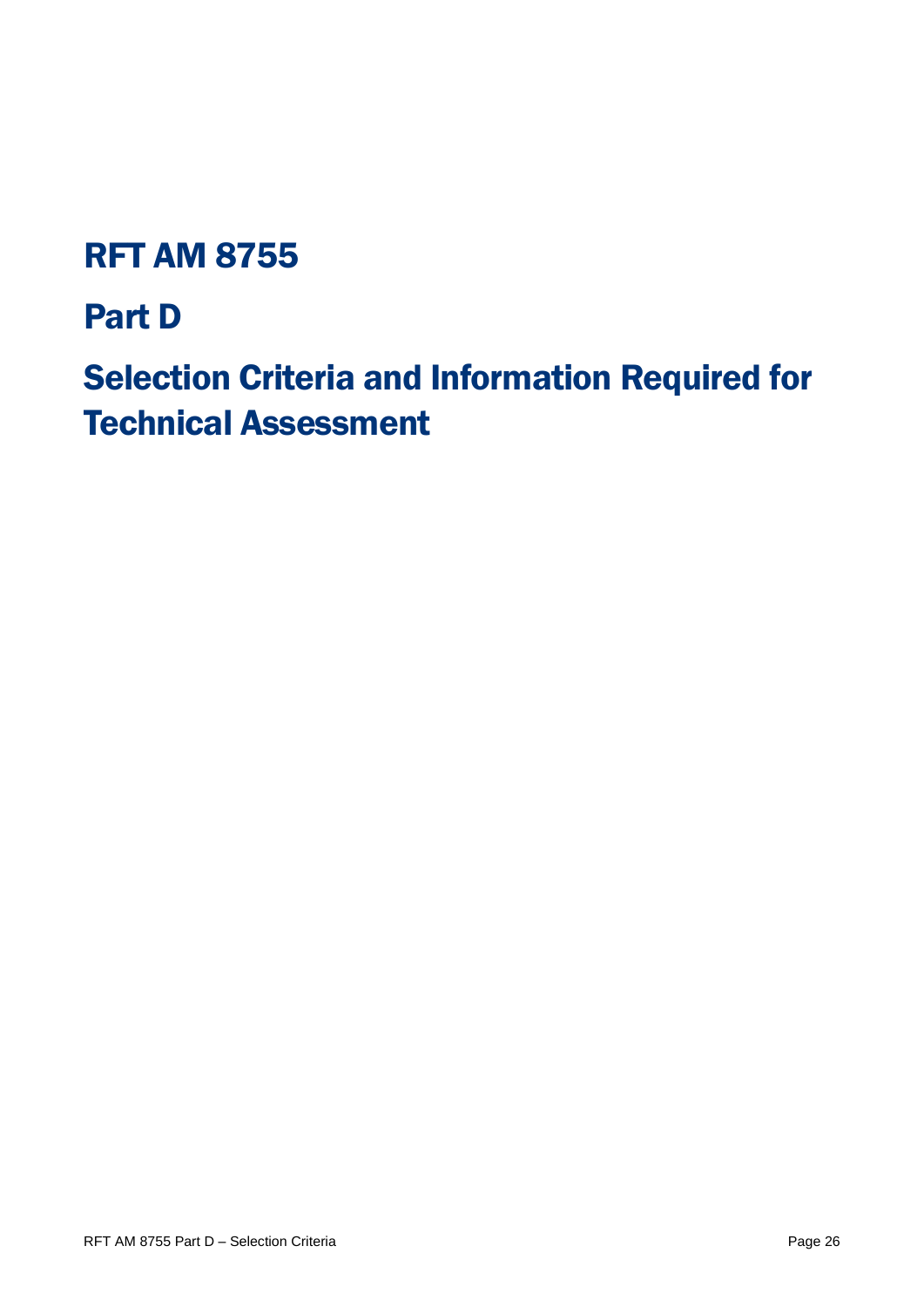### 1 Technical Proposal

Tenderers should submit a proposal of up to a maximum of eight (8) A4 pages and required annexes, which substantively and individually address the selection criteria below. The Technical Proposal will be worth 70% of the total assessment score.

### 2 Selection Criteria

Each criterion headings should be addressed individually in the proposal. The weighting of each of the criterion is provided in the following table:

#### **Criteria**

| <b>Criteria</b>                                                                                                                                                                                                                                                                                                                              | Weighting |
|----------------------------------------------------------------------------------------------------------------------------------------------------------------------------------------------------------------------------------------------------------------------------------------------------------------------------------------------|-----------|
| A. Prior Experience                                                                                                                                                                                                                                                                                                                          | 40%       |
|                                                                                                                                                                                                                                                                                                                                              |           |
| The Tenderer should demonstrate:                                                                                                                                                                                                                                                                                                             |           |
| prior experience and success in planning for and managing the delivery of<br>high-profile professional events in Vietnam on behalf of international<br>clients, including alumni reunions, project and activity launching events,<br>signing ceremonies, conferences and forums involving international and<br>national experts;             |           |
| prior experience and success in managing appropriately skilled teams of<br>$\bullet$<br>individuals who are capable of planning for and delivering high-profile<br>professional events in Vietnam; and                                                                                                                                       |           |
| prior experience and success in delivering managerial and logistical<br>$\bullet$<br>requirements similar to those outlined in the Scope of Services.                                                                                                                                                                                        |           |
| <b>B.</b> Core Personnel                                                                                                                                                                                                                                                                                                                     | 30%       |
| Core personnel will include the following positions:                                                                                                                                                                                                                                                                                         |           |
| <b>Event Coordinator</b> – the key contact who will take the lead in making all<br>arrangements for Aus4Skills events, as further described in the Scope of<br>Services.                                                                                                                                                                     |           |
| Up to three additional event support staff who are able to assist the Event<br>$\bullet$<br>Coordinator in planning for and delivering the event on an 'as needed' basis.                                                                                                                                                                    |           |
| The Tenderer should provide CVs of nominated Core Personnel which satisfy the<br>following requirements:                                                                                                                                                                                                                                     |           |
| Significant experience in organising and implementing high-profile,<br>$\bullet$<br>professional events<br>High proficiency in English<br>Excellent telephone and in-person communication with the ability to work<br>with a wide range of service providers under tight deadlines<br>Strong interpersonal and listening skills<br>$\bullet$ |           |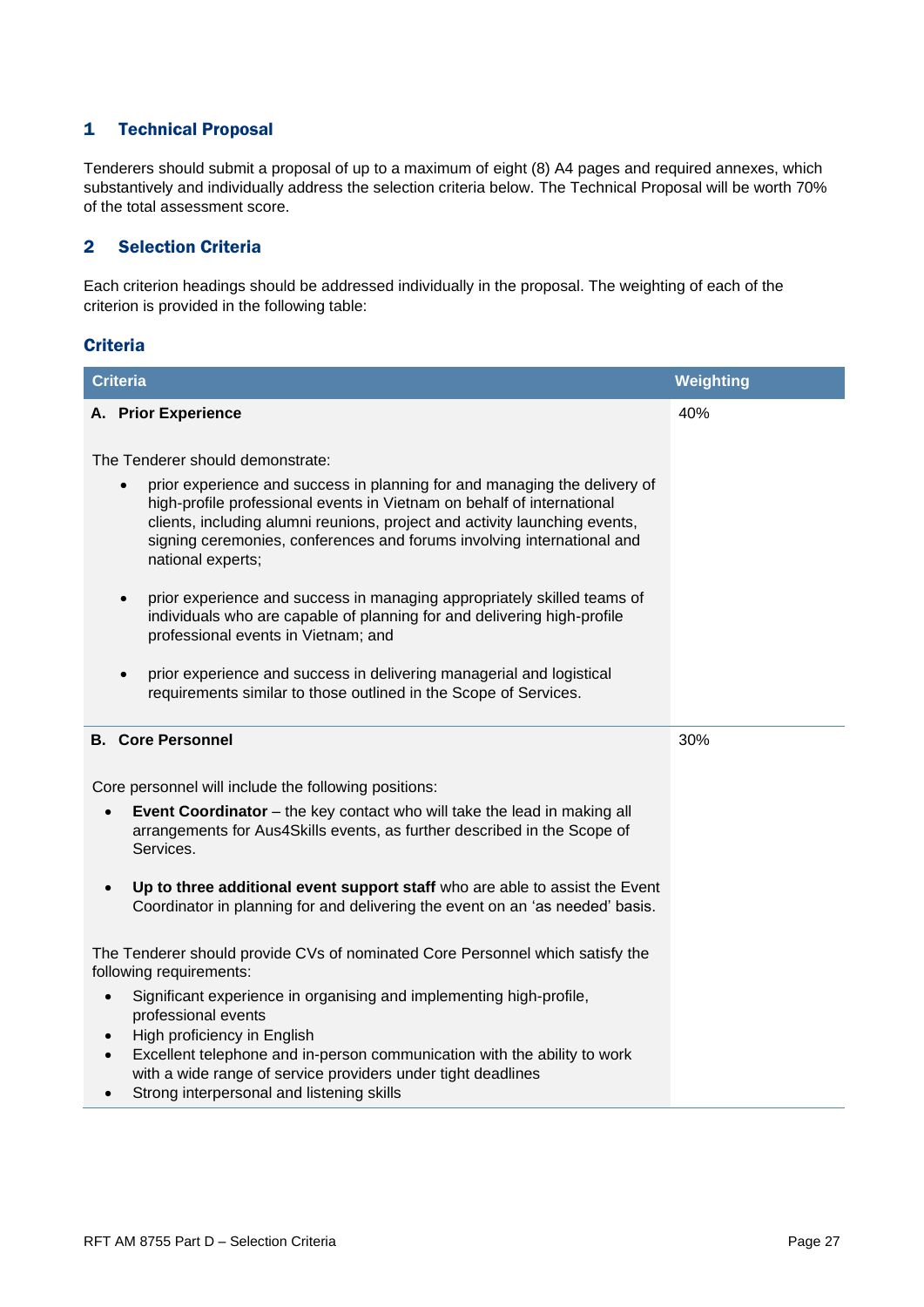# RFT AM 8755

# Part E

# Selection Criteria and Information Required for Financial Assessment